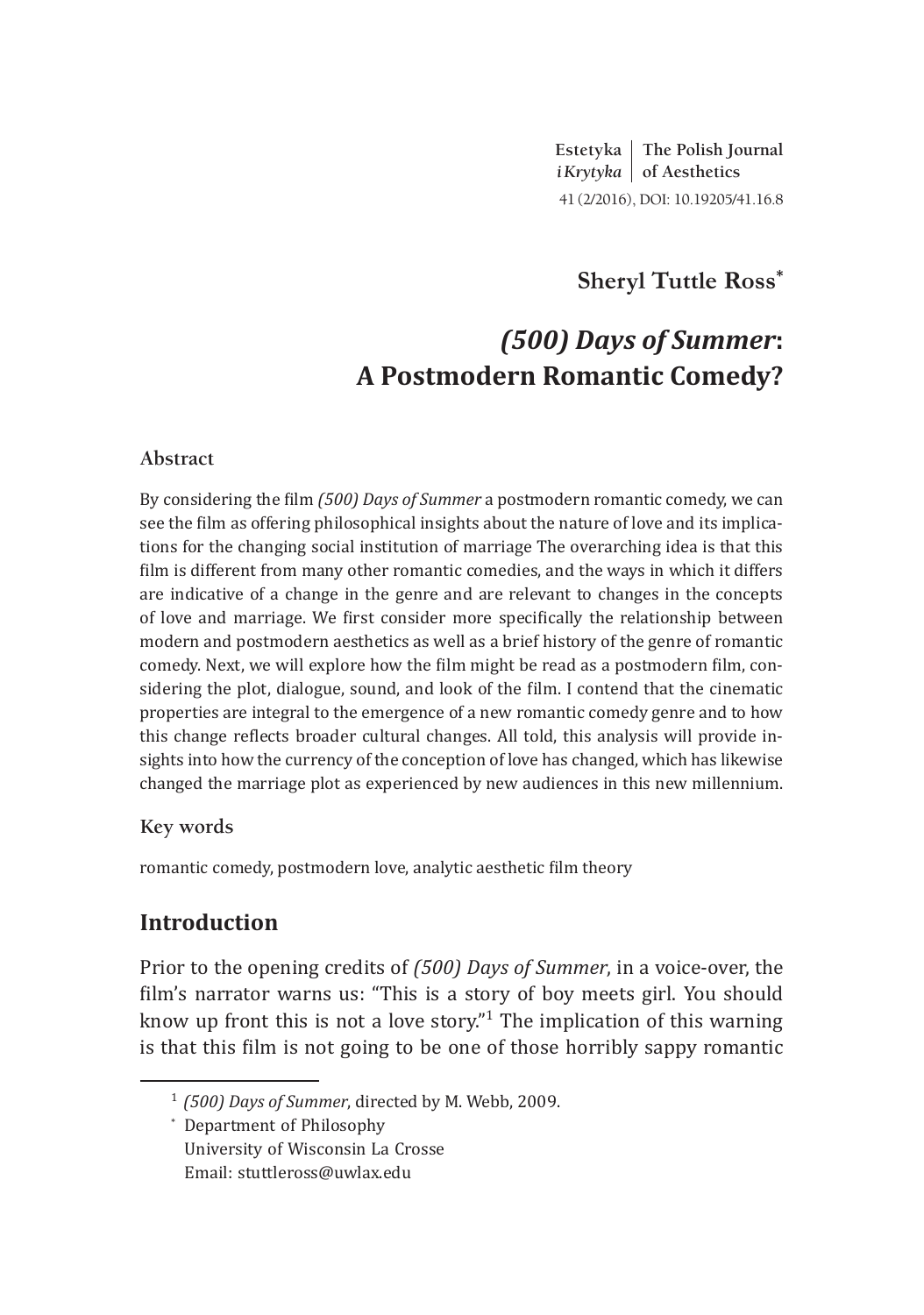comedies or, worse yet, melodramatic romances. These genres have been much maligned by movie critics and film theorists alike. In popular culture, these films are simply derided as chick flicks. Nevertheless, *(500) Days of Summer* claims to be different from the very beginning – but not entirely different. After all, the plot structure of "boy meets girl" is the sine qua non of romantic comedies, and the narrator informs the audience straightaway that this is a "boy meets girl" sort of story. The initial setup of the film is a paradox: Could this be a romantic comedy and not a love story? The sense of paradox is foregrounded by what one would expect to be the boilerplate fiction disclaimer: "Author's Note: The following is a work of fiction. Any resemblance to persons living or dead is purely coincidental." The truth of that rather standard language is belied by the next frame, "Especially you, Jenny Beckman," and any sense of equanimity is erased in the following frame, "Bitch." Given that *(500) Days of Summer* is a film in which boy meets girl but it is not a love story, and the film is labeled as fiction but is also seemingly about Jenny Beckman, it invites us to question the very philosophical presuppositions of this film in order to resolve these paradoxes.

Rich in cinematic artistry, *(500) Days of Summer* serves as a counterexample to the claim that films in which boy meets girl should all be easily dismissed as trivial or unimportant. The idea that something that features a formula must be rejected as simply formulaic is addressed in the ways *(500) Days of Summer* disrupts the very formula of its genre. Noël Carroll has usefully suggested that one might think of works of art within a narrative, and by placing a candidate for the category in relation to those that might function as readily acknowledged works of art, one can help to establish that the candidate in question might indeed be appropriately considered art.<sup>2</sup> If we were to consider mainstream Hollywood romantic comedies as representing a sort of modern epoch of film, then we could be tempted to say that a film that both relies on and questions the conventions and norms might in some sense be a postmodern film. So the postmodern in this sense is not a reference to the age or time when the film was made or released, but rather it stands in relation to the modern as a commentary and reaction to the artistic norms of the modern and as a signal that it still belongs within the genre of romantic comedy.

What is to be gained from considering this film to be a postmodern romantic comedy? I will argue that it will show the film as offering

<sup>2</sup> N. Carroll, "Art, Practice and Narrative", *The Monist*, 1988, 71.2, pp. 140–156.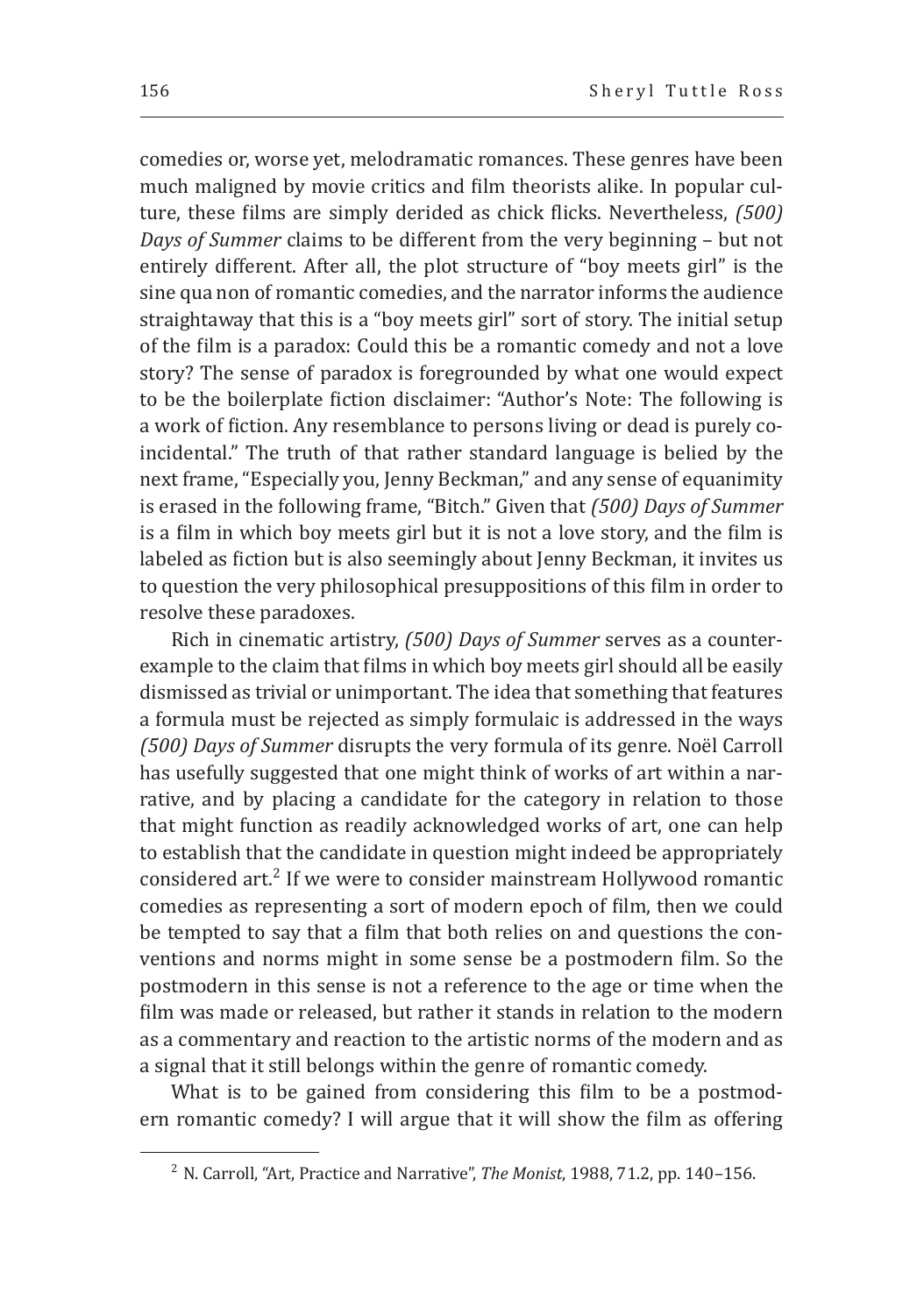philosophical insights about the nature of our understanding of love and its implications for the changing social institution of marriage, even if the label "postmodern romantic comedy" is ultimately not a perfect fit. The overarching idea is that this film is different from other romantic comedies, and the ways in which it differs are indicative of a movement within the philosophical underpinnings of the ordinary concepts of love and marriage. We first consider more specifically the relationship between postmodern philosophy and postmodern film. Then we will explore how the film might be read as a postmodern film, considering not only the plot and dialogue, but also the sound and look of the film or the cinematic properties as integral in the construction of meaning. All told, this will provide insights into how the currency of the conception of love has changed, which has likewise changed the marriage plot as experienced by postmillennials. When I suggest that the conception of love has changed, I want to be careful not to imply that the concepts of love and marriage are monoliths; nor do I want to suggest that all facets of postmillennial love are new, as many of the romance genres have questioned love's nature. My aim here is to describe how the resonances this film has with postmillennial audiences may stem from rather broad changes in the social institutions of love and marriage in the 20th century.

## **Postmodern Philosophy and/or Postmodern Film**

The term *postmodernism* is an inherently difficult term, as its meanings turn on whether one is using it to describe a set of philosophical tenets (and even if one is using it in the strictly philosophical sense, whose tenets should be given the coveted status of "postmodern") or to describe stylistic features of a work of art or other cultural artifact. One place to start is with Jean-François Lyotard in his *Note on the Meaning of 'Post-'*, where he suggests a link between the philosophical and artistic uses of the term. Lyotard writes, "The question of postmodernity is also, or first of all, a question of expression of thought: in literature, philosophy, politics."<sup>3</sup> The postmodern in this sense is critically dependent upon the modern for, among other things, a source of rebellion, even though the normal cause and effect of rebellion is turned upside down. Although one might

<sup>3</sup> J.-F. Lyotard, *Note on the Meaning of 'Post-'*, [in:] *Postmodernism: A Reader*, ed. T. Doherty, New York 1993, p. 47.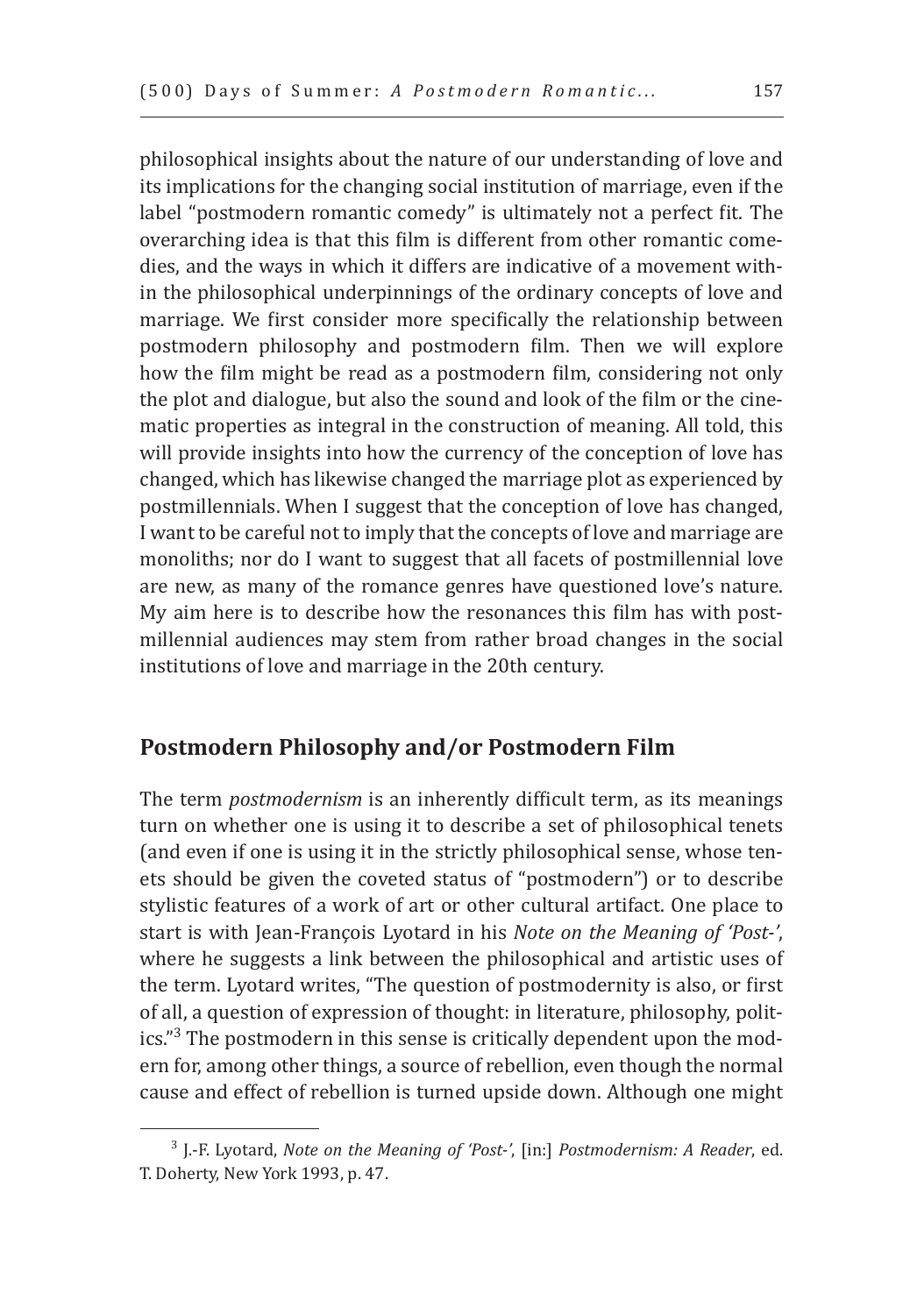assume that the postmodern necessarily comes after the modern in terms of chronology, Lyotard claims otherwise. He writes, "A work can become modern only if it is first postmodern. Postmodernism thus understood is not modernism at its end but in a nascent state and this state is constant."<sup>4</sup> The idea here is that the postmodern and the modern in a critical sense overlap, much like the mainstream and the avant-garde. When Lyotard provocatively claims that a work must be postmodern first, I take him to be referring to the sense that in order to become mainstream, artistic conventions must first be tried out in an experimental setting. It is, of course, entirely possible that both artistic communities – the experimental and the mainstream – exist at the same time. Another idea implicit in this view is that the modern itself is ever-changing and updating. For example, the director of *(500) Days of Summer*, Marc Webb, has earned a reputation as an award-winning music video director; since music videos are a newer art form than film, it makes sense to call the first music videos in some critical sense postmodern. In part, this is because they used filming and editing techniques that would have been labeled mistakes in a feature film, such as jump cuts, which were becoming part of the standard operating procedures for music videos. Given the director's background in music videos, those aesthetic sensibilities are brought to his feature film as it is produced for Fox Searchlight, whose films are frequently screened at the Sundance Film Festival and Toronto Film Festival. The director's background led to a new artistic feel for a feature film whose uptake was ensured by the target demographic's familiarity with music videos.

The postmodern, however, is not merely a set stylistic choices for an artist. Lyotard goes further when he claims that "a postmodern artist or writer is in the position of a philosopher: the text he writes, the work he produces are not in principle governed by pre-established rules, and they cannot be judged according to a determining judgment by applying familiar categories to the text or to the work."<sup>5</sup> In short, the position of the philosopher ensures that the artist means something by the artistic choices she makes, and that meaning cannot simply rely upon the received wisdom of established modes of expression. The reason a new form of expression is needed is that what is about to be conveyed represents a departure from the usual or what is usually represented. Lyotard continues, "Those rules and categories are what the work of art itself is looking for. The artist and

<sup>4</sup> Ibidem.

 $<sup>5</sup>$  Ibidem, p. 46.</sup>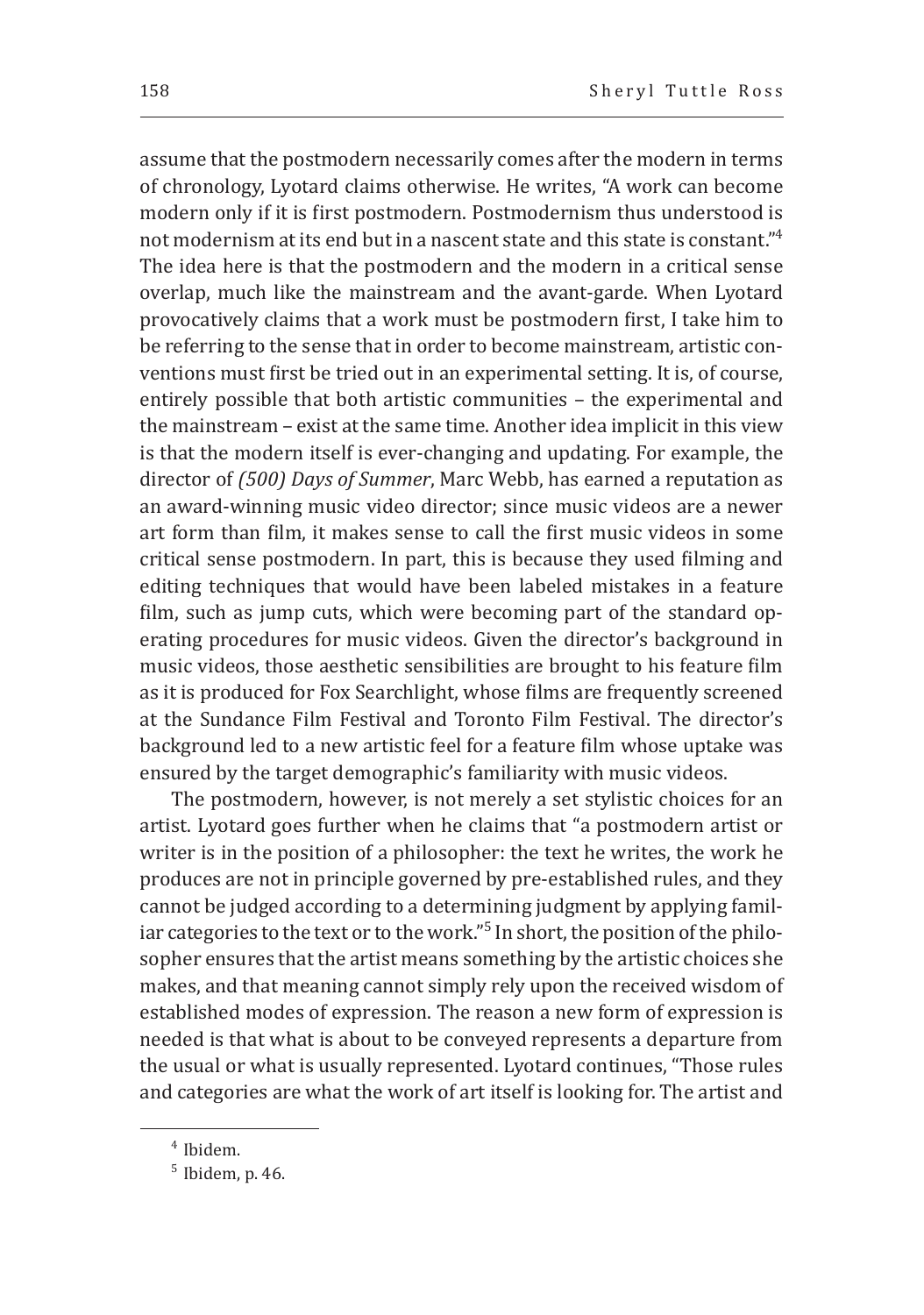the writer then are working without rules in order to formulate the rules of what will have been done."<sup>6</sup> The postmodern in its application to film involves artistic choices relative to mainstream methods of production, and through those artistic choices, the film is imbued with postmodern philosophical meanings. Those philosophical meanings are postmodern if they challenge what is accepted as obvious by modern thinkers or ideas accepted as commonplace—some philosophers regard commonplaces as foundational intuitions. Two modern philosophical ideas are that persons are unique, unified subjects governed by rationality, or that romantic love is felt to be true at first sight. This leads to the view that modern marriage as a social institution requires monogamy and lifetime commitment to one's beloved and, moreover, that being married is one of life's great accomplishments. It should be clear that what is regarded as the "modern" in philosophy or "modern" in terms of what is considered intuitively true may not be the same or be contemporaneous with the modern epoch of film. That this term *modern* seems inherently unwieldy might deter the faint of heart from using it as a point of comparison to the postmodern. Given Lyotard's aversion to any sort of meta-narratives, he would not have it any other way. However, if we think about the modern and the postmodern as being in some sort of conversation, as Carroll would have us do with works of art, then the ways in which modern ideas are portrayed by modern cinema will help us to understand how postmodern ideas are portrayed in postmodern film.

If we think of modern cinema, we would start with classical Hollywood. As David Bordwell notes, "the basic style of the classical Hollywood cinema remains – continuity editing is still assumed to be the norm."<sup>7</sup> Bordwell clarifies this view with an example:

The scene in *Jaws* (1975) where the young scientist visits the Brodys at home is handled very similarly to the restaurant sequence in *His Girl Friday*; both have three characters at a table and present the dialogue in a series of reverse shots. Clear, linear narrative remains the dominant factor in this type of filmmaking.<sup>8</sup>

This is sometimes thought of as a realist stance with respect to the nature of film because the shot selection created through a series of photographic-like images, aided by conventional film editing, is different from,

<sup>6</sup> Ibidem.

<sup>7</sup> D. Bordwell, K. Thompson, *Film Art: An Introduction*, New York 1979, p. 312.

<sup>8</sup> Ibidem.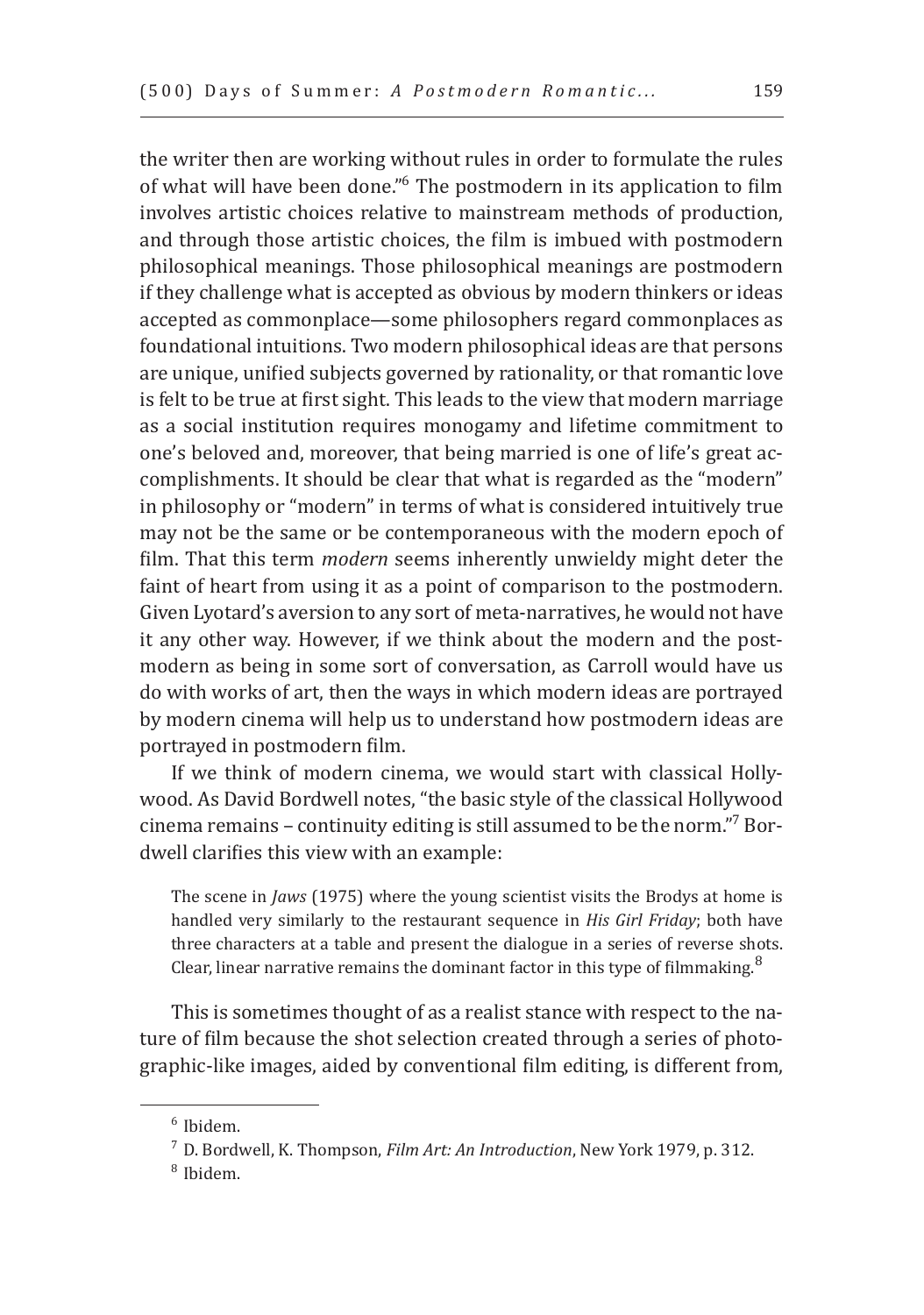say, images created through cartooning techniques. As a matter of filmmaking practice, the film industry has moved from a celluloid format to a digital format in order to produce what appears on the screen. However, this does not change the audience's expectations that what is on-screen appears lifelike. The narratives are linear and complete in Aristotle's sense, meaning having a beginning, a middle, and an ending in that order, where the beginning sets the stage for the complication of the story, which signals the middle, and the end is completed by resolving the complication. Linear narratives are purpose-driven.

Modern cinema evokes a patina of realism, naturalism, and teleology that correspond with the central tenets of modern philosophy. In short, the idea is that there is an objective reality where the inherent value of the human subject provides one's life with purpose and naturally gives rise to flourishing cultural institutions. Modern in this sense highlights how the television cartoons *The Jetsons* and *The Flintstones* both are set in different times but evoke a type of 1950s sensibility. Fredric Jameson hints at this sense of modern when he rehearses the setting of a Phillip K. Dick novel in which he describes the 1950s: "Main Street, USA: Marilyn Monroe; a world of neighbors and PTAs; small retail chain stores; favorite television programs; mild flirtations with the housewife next door; game show contests."<sup>9</sup> After a list of constitutive parts, Jameson continues, "If you were interested in constructing a time capsule or an 'only yesterday' compendium or documentary-nostalgia video of the 1950s, this might serve as a beginning."10 Postmodern films reject the modern in a variety of ways, including Richard Rorty's suggestions that the philosophical postmodern is marked by contingency of one's self and language, irony in response to the acknowledgment of one's contingency, and, finally, solidarity with others in the same metaphysical boat so that we can expand one's community and reduce cruelty.<sup>11</sup> In the philosophical postmodern, "absolute truths" are rejected as relics, the self-aware human subject known as Descartes' cogito becomes fragmented, and the distinction between high art and low art is interrogated.

In order to analyze an entire film, Bordwell maintains that films should be analyzed with an eye toward how they function and another toward

<sup>9</sup> F. Jameson, *Postmodernism or the Cultural Logic of Late Capitalism*, Durham, North Carolina 1991, p. 280. 10 Ibidem.

<sup>11</sup> R. Rorty, *Contingency, Irony, and Solidarity*, New York 1989.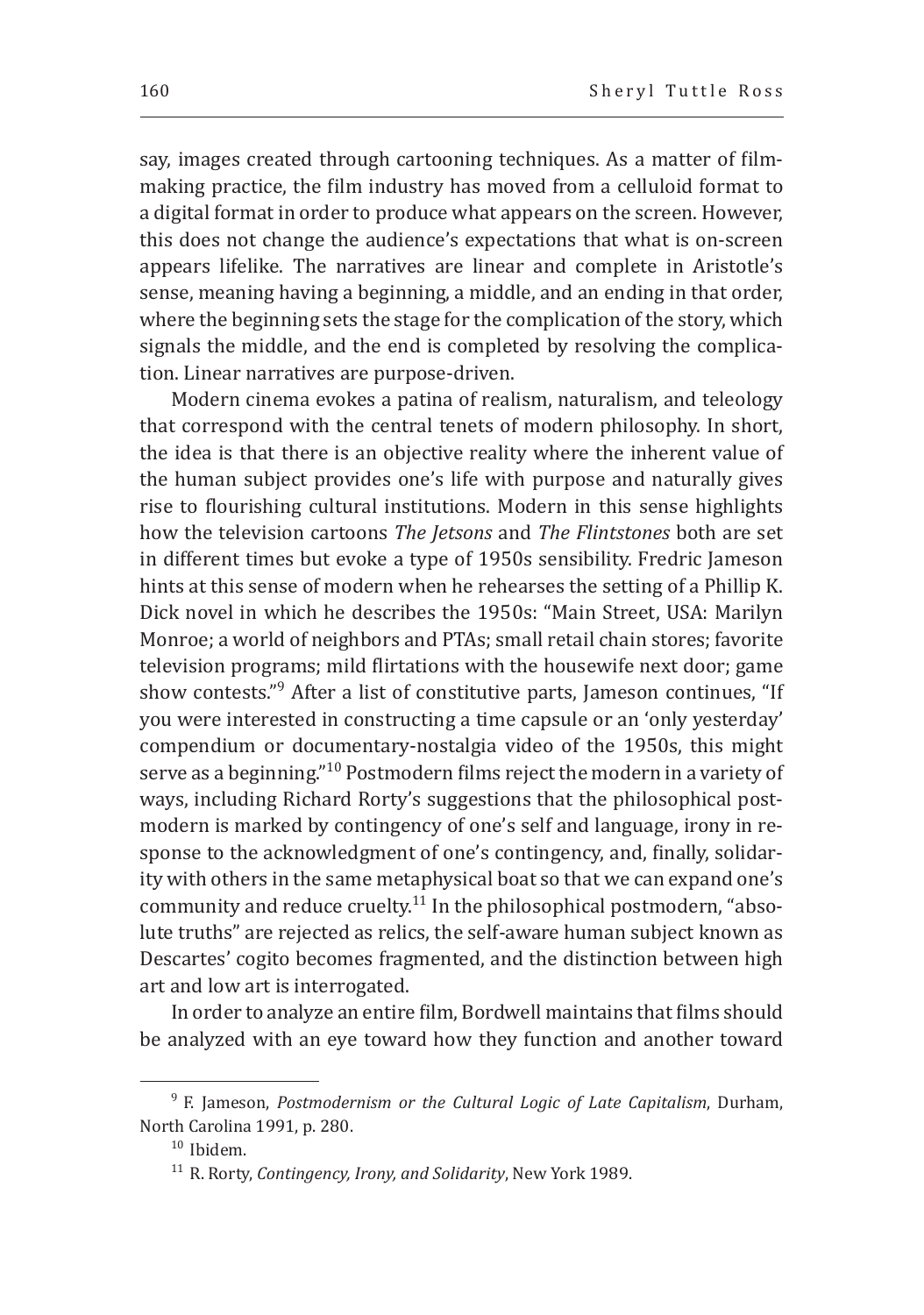how film art changes through history and the role that genre has in making meaning.12 If the genre in question is romantic comedy, then to articulate a conception of the postmodern romantic comedy, one must first have a definition of the genre of romantic comedy, as this will provide some basis of comparison for romantic comedies; further, it will help us to see how considering *(500) Days of Summer* a postmodern romantic comedy helps to elucidate its meanings. Tamar Jeffers McDonald defines the romantic comedy genre: "A romantic comedy is a film which has as its central narrative motor a quest for love, which portrays this quest in a light-hearted way and almost always to a successful conclusion."<sup>13</sup> This seems right. Mc-Donald captures what the long histories of different romantic comedies have in common, from the screwball comedies to the radical romantic comedy and the neo-traditional romantic comedies.<sup>14</sup> Some of the differences are informed by general societal trends as the meaning of love and the sexual mores change drastically, whereas other changes in the genre are due to changes in narrative and cinematic conventions enabled by the ever-evolving technological capabilities that allow for different artistic choices for how the film looks on-screen. However, McDonald is clear that "it should not be believed that films straightforwardly reflect the attitudes of their particular times [...] as socially created object, they embody competing impulses."<sup>15</sup> McDonald continues as she rehearses the view that "films never spring magically from their cultural context. [...] [I] n the case of romantic comedy, it is particularly important to stress how specific films or cycles mediate between a body of conventionalized 'generic rules' and a shifting environment of sexual-cultural codifications."<sup>16</sup> In short, the filmic history of romantic comedies informs the representation of love in other romantic comedies, as it reflects contemporary mores about the expression of love and the evolving nature of relationships.

The screwball comedies of the 1930s and 1940s imply that love is an adversarial sport with films such as *Bringing Up Baby*, *It Happened One Night*, and *My Man Godfrey.* McDonald contends that "the screwball comedy delighted in exhibiting male and female characters clashing and striking sparks off each other."<sup>17</sup> She contrasts the screwball comedy with

<sup>12</sup> D. Bordwell, K. Thompson, op. cit., p. iv.

<sup>13</sup> T. J. McDonald, *Romantic Comedy: Boy Meets Girl Meets Genre*, New York 2007, p. 9.

<sup>14</sup> Ibidem.

 $15$  Ibidem, p. 4.

<sup>16</sup> Ibidem.

 $17$  Ibidem, p. 38.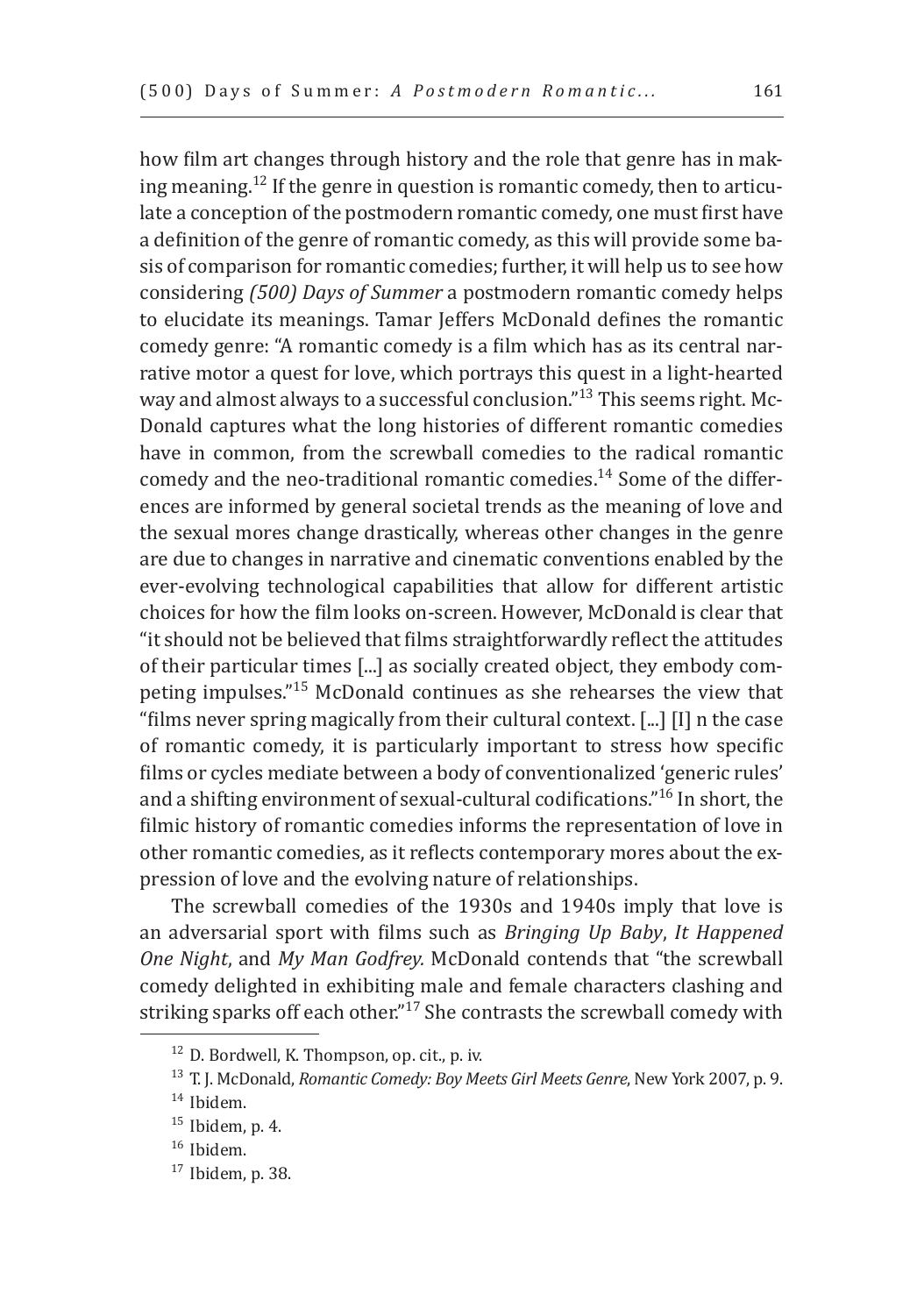the sex comedy: "The sex comedy took this theme and implied that such clashing was inevitable: all men and all women were perpetually in conflict because nature had set them up – or society had inspired them – with different goals."18 McDonald attributes the rise of the sex comedies in the mid-1950s through the 1960s to the publication of Alfred Kinsey's *Sexual Behaviour in the Human Female*, the advent of *Playboy* magazine, and the diminished power of the Hays' Production Code of the 1930s. *Pillow Talk*, *Lover Come Back*, and *Sunday in New York* all qualify as sex comedies, but, "there would be no sex enacted in the sex comedy of this period: where sex is implied, there are still discreet fade-outs or visual metaphors."<sup>19</sup> In the late 1960s and throughout the 1970s, a more nihilistic subgenre arose – the radical romantic comedy – with films such as *Annie Hall*, *Harold and Maude*, and *Goodbye Girl*. The subgenre is characterized by self-reflexivity as a film text about romantic relationships during times of radically changing social practices about love and sex. The neo-traditional romantic comedy can be seen as a response to the previous subgenres. McDonald describes the characteristics as involving "a backlash against the ideologies of the radical film alongside a maintenance of its visual surfaces, a mood of imprecise nostalgia, a more vague self-referentialism and a de-emphasizing of sex."<sup>20</sup> *When Harry Met Sally*, *Sleepless in Seattle*, and *You've Got Mail* are all examples of the neo-traditional romantic comedy.

The neo-traditional romantic comedy's heyday was in the 1980s and 1990s, and in its stead, I propose another genre: the postmodern romantic comedy. Just as all of the previous subgenres of romantic comedies both build upon and reject aspects of the subgenres that went before them, the postmodern romantic comedy follows suit. Candidates for this subgenre include films such as *Celeste and Jesse Forever*, *Go Fish*, *Salmon Fishing in Yemen*, *Love Actually*, and *High Fidelity*. They share with the screwball comedies unpredictability, unconventionality, and giddiness, and they share with the sex comedies the idea that love is a battlefield, as well as the mere symbolism of sex-play. They inherit the social upheavals chronicled in the radical romantic comedies, and yet they share the vague nostalgia of the neo-traditional romantic comedies. This new genre arises from "the many possibilities to live one's love life nowadays" and the changes in marriage, which include but are not limited to "the queer critiques of marriage and

<sup>18</sup> Ibidem.

 $19$  Ibidem, p. 44.

<sup>20</sup> Ibidem, p. 91.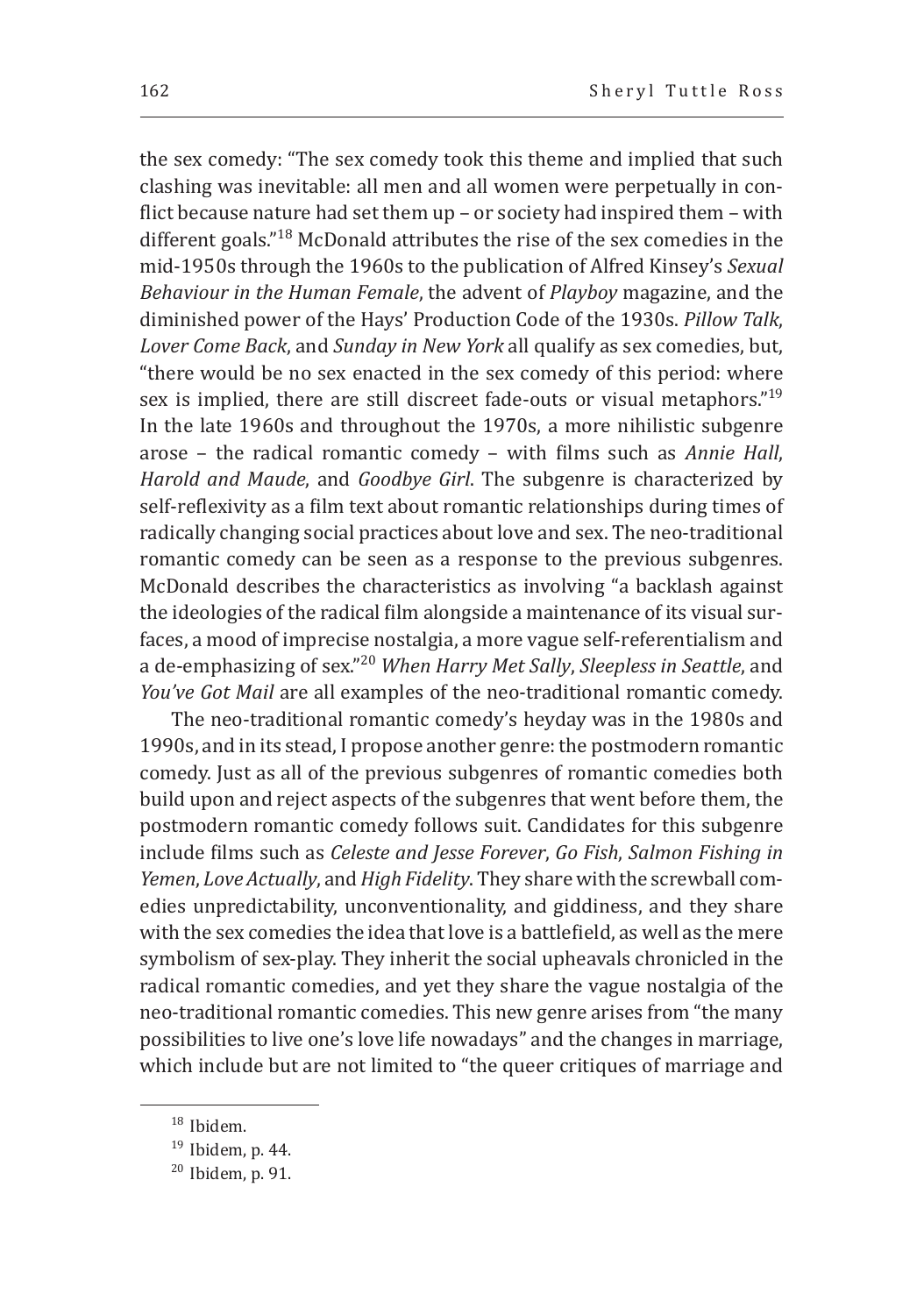queer practices of love."<sup>21</sup> What makes the postmodern romantic comedy explicitly postmodern is how the story is told and how the telling affects how the film looks and sounds, and ultimately its meaning.

#### *(500) Days of Summer* **as a Postmodern Romantic Comedy**

The postmodern is sometimes described as occupying a liminal space at a threshold filled with ambiguity and marked by transition. It is this feature of the postmodern that gives rise to the paradoxes where *(500) Days of Summer* is a romantic comedy, but not a love story, whose coincidental nature of its representation inherent in the fiction warning is belied by a calling-out of a specific girl, Jenny Beckman. These paradoxes can be seen as self-referential and embodied as postmodern irony. It is funny that while most acknowledge that even fiction writers are advised to write about what they know, the link between knowledge and the truth is fractured by the formal requirements of labeling one's work "fiction." In the foreword to the published shooting script, Scott Neustadter writes, "while it is technically not a true story in the strictest sense, believe me when I tell you that virtually everything in its pages became true." $22$  The absolute truth of the moderns and the quest for certainty gives way to a truth from a particular perspective, and that perspective is gained by remembering and re-remembering. The circular narrative structure calls to mind Homer's *Odyssey*, and in this case our hero, Tom, is set to resolve the loss of his great love. However, while the story is told from Tom's perspective, Tom is not the film's narrator.

Before the credits, during the opening scene, the narrator, who in the shooting script is described as having a "distinguished voice," sets the stage. The next image is a simple intertitle of a number in parentheses, (488). The image on the intertitle is important, as it presents an image of downtown L.A., which will be our guide to telling us where in the seasons of the relationship the action is taking place. It is ironic because Los Angeles geography does not admit of the traditional four seasons. The

 $21$  This phrasing was suggested by the journal's reviewer. For an early example of queer critique, see: A. Doty, *Making Things Perfectly Queer*, Minneapolis 2009.

<sup>22</sup> S. Neustadter, M. Weber, *The Shooting Script: (500) Days of Summer*, New York 2009, p. xi. I refer to the shooting script and check it against the DVD – where they differ, I use the dialogue on the DVD.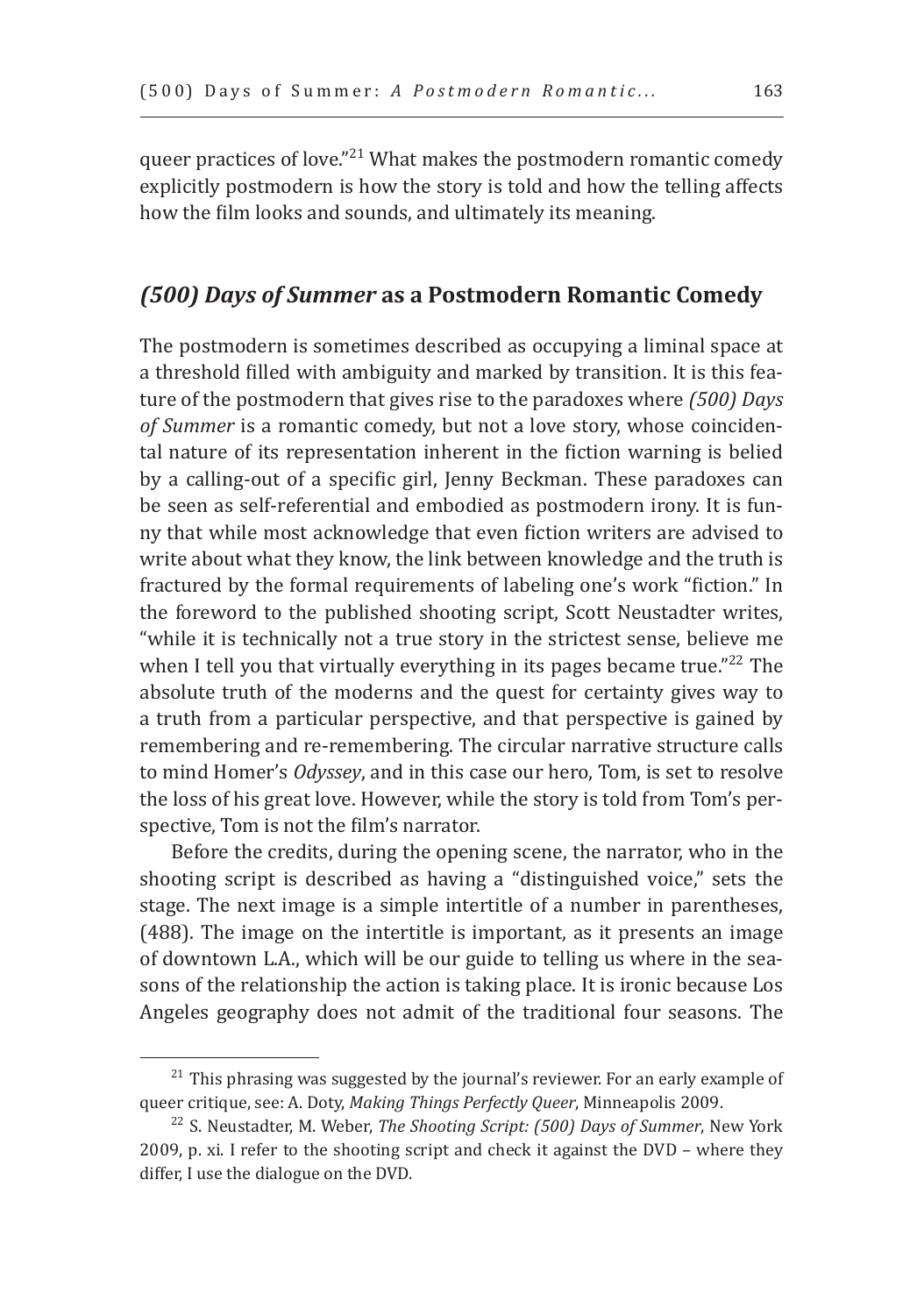aesthetic choice of the intertitle is important because it harkens back to the origins of cinema, when the intertitle's whole purpose was to provide the dialogue in silent film and to advance the narration of the storyline. The intertitles function to clarify the nonlinear narrative as the story proceeds by bouncing back and forth like the free associations of a stream of consciousness through the days of the soon-to-be-doomed romance. How the romance is doomed is not obvious in the establishing shot, where Tom and Summer are sitting on a bench in Angelus Plaza in downtown L.A., as the image slowly changes from charcoal sketch to sepia film to full color. The screenplay calls for "CLOSE On their Hands, intertwined. Notice the wedding ring on her finger. CLOSE ON Tom, looking at Summer the way every woman wants to be looked at."<sup>23</sup> It is, after all, day 488 of this summer romance. The image of this scene will be replayed toward the end of the film, a nod to *Pulp Fiction*, whose famous denouement occurs twice within the film.

The intertitle changes from Day 488 to Day 1. We see Tom sitting at a conference table at what we assume to be his day job. The narrator not only introduces the film as "a story of boy meets girl" but also gives the critical background information that will set up the competing visions of the nature of love. The narrator proclaims, "The boy, Tom Hansen of Margate, New Jersey, grew up believing that he'd never truly be happy until the day he met  $[...]$  'the one."<sup>24</sup> The image now features a preteen Tom watching the film *The Graduate*. The film mocks the documentary genre with its sardonic voice-of-God voice-over and continues to diagnose the genealogy of his belief: "This belief stemmed from early exposure to sad British pop music and a total misreading of the movie *The Graduate*."<sup>25</sup> The image changes to what we assume is the same office where Summer is busy doing clerical work. The narrator continues his voice-over: "The girl, Summer Finn of Shinnecock, Michigan, did not share this belief."26 We then see a teenage Summer in her adolescent bedroom looking at herself in the mirror. The voice-over continues, "Since the disintegration of her parents' marriage, she'd only loved two things. The first was her long dark hair. The second was how easily she could cut it off and feel nothing."<sup>27</sup>

- 25 Ibidem.
- $26$  Ibidem, p. 2.
- 27 Ibidem.

<sup>23</sup> Ibidem, p. 1.

<sup>24</sup> Ibidem.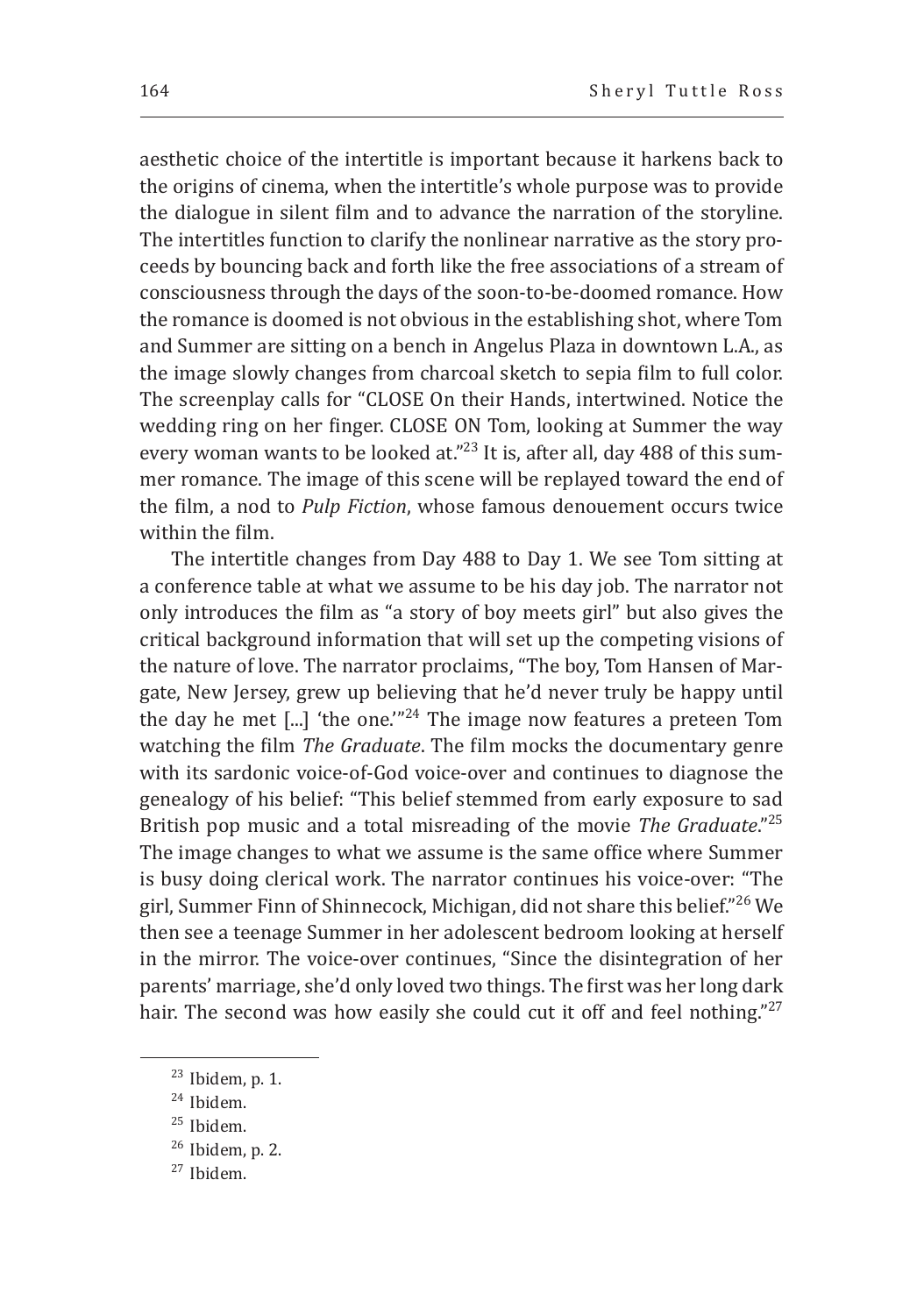The narrator has nearly completed setting the stage. He does so by following the first step in the romantic comedy narrative: boy meets girl as well as its postmodern paradox. The image turns to what we assume is the present day, and we see Summer enter the meeting where Tom is sitting at a conference table. The narrator continues, "Tom meets Summer on January 8th. He knows almost immediately. [...] [S]he's who he's been searching for. This is a story of boy meets girl. But you should know up front this is not a love story."<sup>28</sup>

However, *(500) Days of Summer* is clearly about love. Tom begins with a clear idea of what that entails. A philosophical origin of the idea that there is "the one" or that one should be searching for one's other half is found in the Speech of Aristophanes in Plato's *Symposium*. Aristophanes suggests a mythical account of the origin of love, in which at one time humans were creatures with two faces and eight arms and legs who were completely happy and powerful. These human-like creatures were becoming haughty with power. The gods were not amused and cut these creatures in half so that they would spend the rest of their days condemned to search for their other half, and this searching is deemed the origin of love. We see an allusion to this story during the opening credits: There is a split screen where parallel images show Tom and Summer in their childhoods, each in their own separate worlds, as the screenplay puts it, "disconnected and yet somehow not."<sup>29</sup> The images look like home movies made with a first-generation VHS tape – the handheld camera providing a giggling and somewhat grainy image. The first image we see is an extreme close- -up on young Tom's eye on the left and a matching extreme close-up of Summer's eye on the right. The split screen gives the impression that the two are each other's matching half. The images continue with Summer playing on a swing set and Tom at a beach and as teenagers with Tom playing guitar and Summer turning cartwheels.

The romantic comedy narrative is set within the opening minutes of the film: Boy meets girl. The very next scene occurs on Day 290/500 in Tom's apartment, where his little sister, Rachel, and Tom's friends, Paul and McKenzie, endeavor to comfort a clearly distraught Tom, who is breaking his dinner plates on the kitchen counter. Rachel asks Tom to tell her what happened as we see Tom rehearse the events from earlier in the day. We see a series of images that will be repeated three times throughout the

<sup>28</sup> Ibidem, p. 3 (emphasis original).

<sup>29</sup> Ibidem.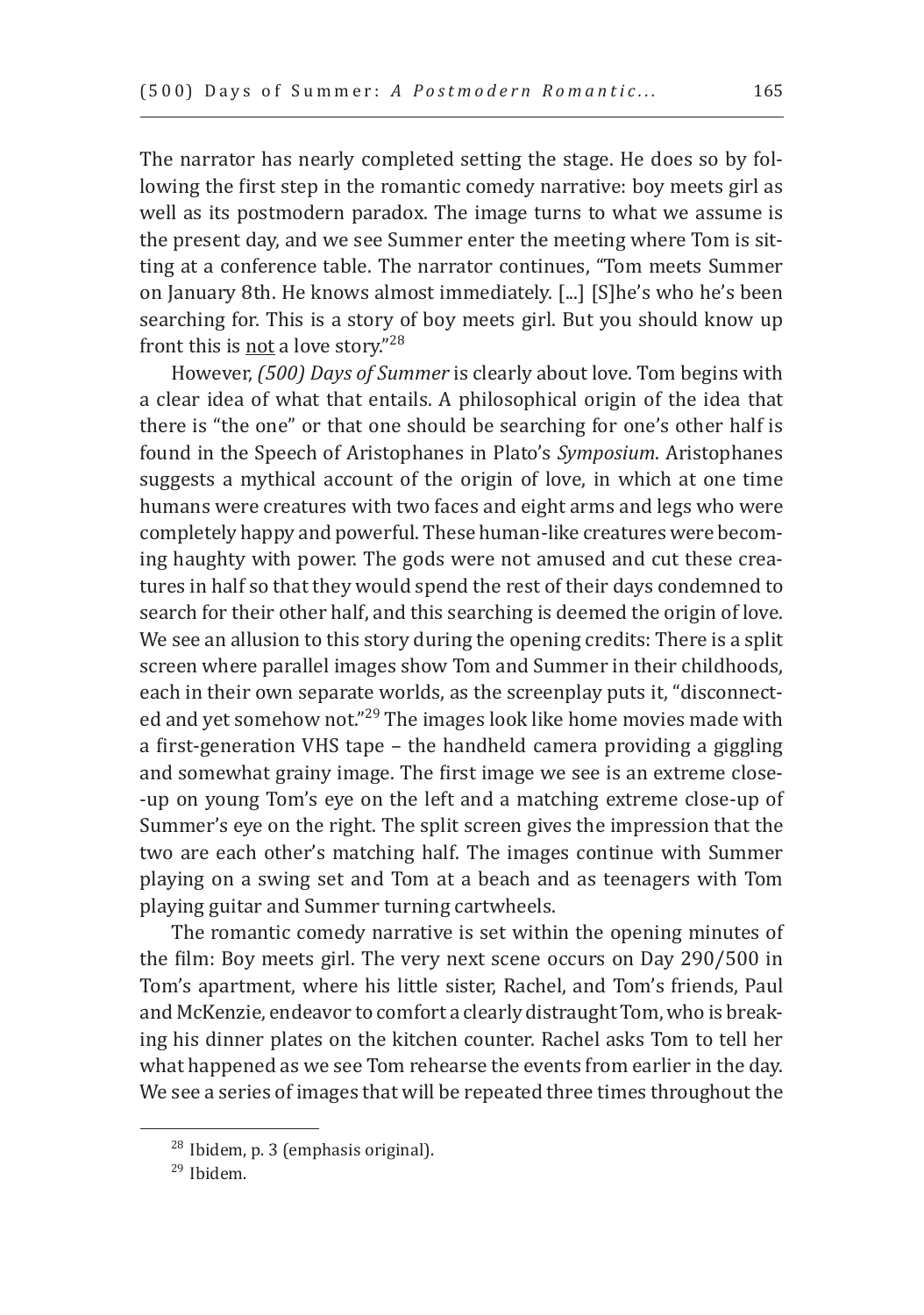film. Rachel, Paul, and McKenzie urge Tom to get over her. The scene ends with Tom proclaiming that he does not want to get over her; he wants to get her back. The romantic comedy plot is furthered – boy loses girl – as we are set up to believe that the rest of the film will abide by the formula. And it does, to a certain extent.

We flash back to an earlier time; we see the very beginnings of the courtship. They meet at work and flirt during an office party to celebrate the engagement of a coworker, Millie. Tom and Summer are embarking on a workplace romance where Summer is the new receptionist and Tom has taken a job writing greeting cards to make ends meet, even though he has trained to be an architect. It seems significant that both are working for a greeting card company since the greeting card is symbolic of a facile expression of emotion, as opposed to building their chosen careers or following the oft-given advice of doing what you love and never working a day in your life. Tom will say as much when he quits toward the end of the film. During one of Summer and Tom's first conversations, Summer asks Tom whether he has always wanted to write greeting cards. He replies, "I don't even want to do it now."<sup>30</sup> There are references to many levels and objects of love in the film. After the conversation with Summer, we see Tom begin an architecture sketch as he recalls his vocation – a form of love. Clearly, the idea of love is being expanded beyond the mere romantic love or infatuation commonly associated with romantic comedies.

The intertitle reads "154," and the image of a tree in full, bright green leaf cuts to a scene in which Tom is walking alongside his friend Paul. Tom announces, "It's official. I'm in love with Summer."<sup>31</sup> There is a cut to images that will be repeated two more times in the film. Tom's voice-over proclamations of love can be heard over images of Summer's smile, hair, knees, and eyes. Tom even loves Summer's imperfections, such as the birthmark on her neck. Tom declares, "I love how she makes me feel like anything's possible  $\lceil ... \rceil$  like life is worth it."<sup>32</sup> There is a moment where Tom is speaking directly to the audience, like Alvy Singer in *Annie Hall*. However, Tom's sentiment is optimistic about love, whereas Alvy's speech embodies a nihilism found in many radical romantic comedies. Paul responds, "This is not good." Later, the film will show the same sequence of images with Tom proclaiming that all the things he previously loved, he

<sup>30</sup> Ibidem, p. 16.

<sup>31</sup> Ibidem.

<sup>32</sup> Ibidem, p. 19.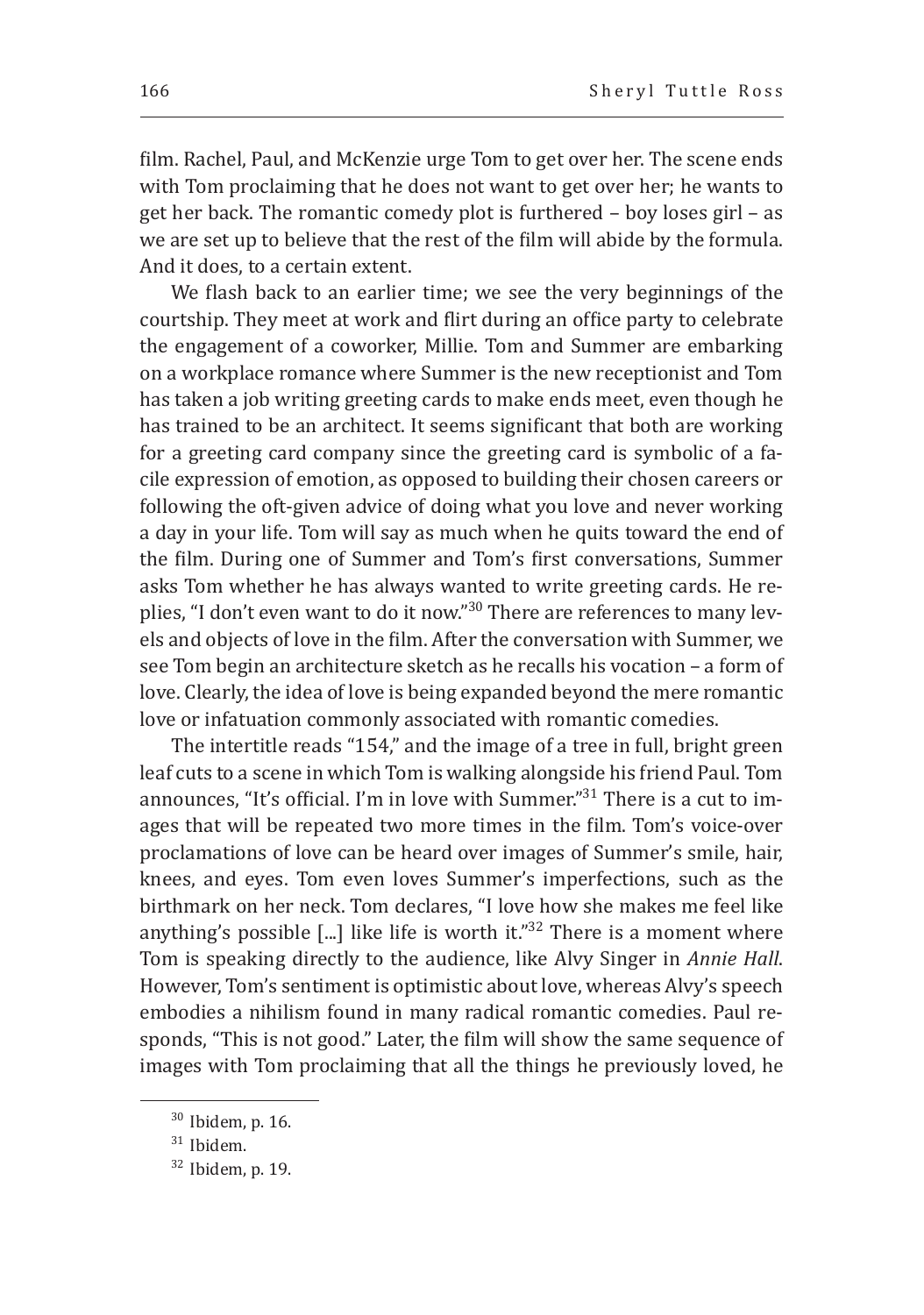now hates. There is a postmodern element in this repetition of images, suggesting that reality is perspectival. The foreshadowing of the relationship's impending doom is matched as Tom is playing a video game with his sister. She warns him that "just 'cause some cute girl likes the same bizarre crap you do doesn't make her your soulmate."<sup>33</sup>

The nonlinear narrative continues as we flash back to Day 28, when we are introduced to Summer's nihilistic views about love during a workplace party at a karaoke bar. McKenzie plays the wingman. He asks Summer if she has a boyfriend. She replies that she does not want one because "I just don't feel comfortable being anyone's girlfriend. I don't want to be anybody's anything, you know?"34 When McKenzie confesses his confusion, Summer continues, "Okay, let me break it down for you. I just like being on my own. Relationships are messy and feelings get hurt. Who needs all that? We're young; we live in one of the most beautiful cities in the world. I say, let's just have as much fun as we can and leave the serious stuff for later."<sup>35</sup> Tom furthers the conversation by asking, "What happens when you fall in love?" Summer laughs the suggestion off; her position is clear – "There is no such thing as love. It's just a fantasy."<sup>36</sup> Summer suggests that they "agree to disagree." They all continue drinking. Later, Tom sings his desire for Summer by performing the Pixies' song "Here Comes Your Man." The evening ends with McKenzie being escorted to a cab, so drunk that he slurs as he reveals that Tom likes Summer. Summer verifies that Tom likes her as a friend. The scene ends with Tom and Summer parting ways – "just friends." During the very next scene, near the photocopy machine at work, Summer kisses Tom. It can't be love because Summer has already said that she doesn't believe in it. What is it then? The relationship is neither fish nor fowl, and it cannot be easily defined because no ready-made label is apt.

When describing what he calls the comedy of remarriage, Stanley Cavell compares it to the genres of old and new romantic comedy. The old romantic comedy "shows a young pair overcoming individual and social obstacles to their happiness, figured as a concluding marriage that achieves individual and social reconciliations."<sup>37</sup> Cavell claims that this

<sup>33</sup> Ibidem, p. 20.

<sup>34</sup> Ibidem, p. 27.

<sup>35</sup> Ibidem.

<sup>36</sup> Ibidem.

<sup>37</sup> S. Cavell, *Pursuit of Happiness: The Hollywood Comedy of Remarriage*, Cambridge, Massachusetts 1981, pp. 1–10.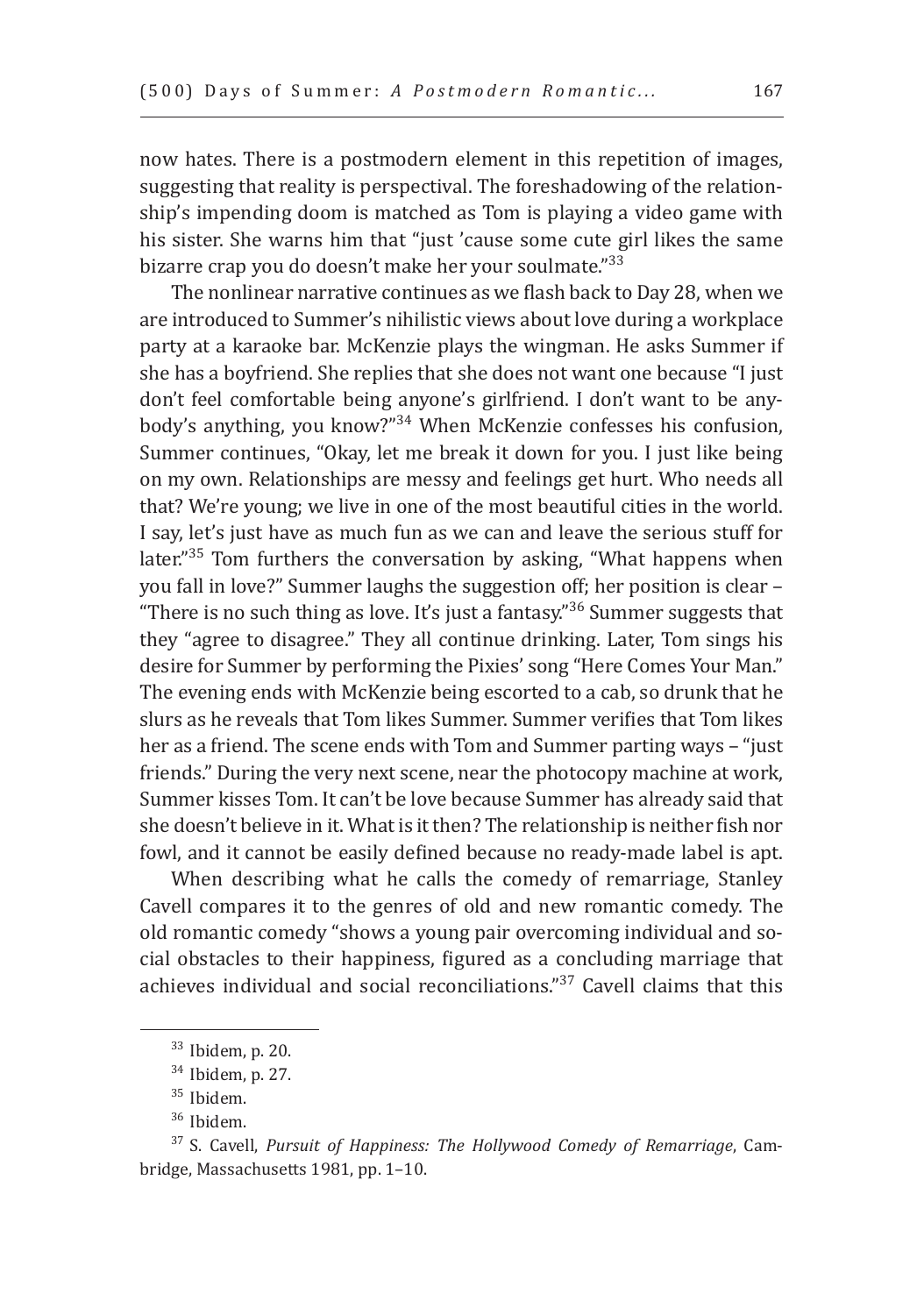subgenre of romantic comedy can trace its genealogy to Shakespeare. We could name any number of Nora Ephron films that meet this mark. In comparison, new romantic comedy "stresses the young man's efforts to overcome obstacles posed by an older man [...] to winning the young woman of his choice."38 At first glance, *(500) Days of Summer* seems to have more in common with new romantic comedy, as the plot focuses on Tom and his obstacles. However, we should be clear that the new romantic comedy from Cavell's perspective has a happy ending because the hero, indeed, overcomes his obstacles. We know from the very beginning of the film that Tom does not.

Cavell introduces the comedy of remarriage where "casting as its heroine a married woman; and the drive of the plot is not to get the central pair together, but to get them *back* together, together *again*."39 The idea of remarriage foregrounds "the fact of marriage in [that] it is subjected to the fact or the threat of divorce."40 What I am calling the postmodern romantic comedy is likewise deeply informed by the threat of divorce in that the social institution of marriage as stemming from something like Aristophanes' love must be redefined if divorce becomes as common as marriage itself. Love cannot mean "never having to say you're sorry," as the tagline suggests from the 1970s *Love Story*. I am arguing for a new genre of romantic comedy. The postmodern romantic comedy recognizes that love is messy and imperfect and that happily ever after is really only the beginning or that there may be no happily ever after. Moreover, love for a variety of things, from pancakes to Ringo Starr and even Los Angeles, help to round out one's humanity. This is not the full-blown nihilism that the character Summer suggests in the first conversation about the nature of love at the workplace karaoke night, but instead love means something different for both the individual who experiences love and the coupling it allows. One might fall in love, but there is no guarantee of forever. Tom ends up being okay that their relationship doesn't have a label, but he wants "consistency, I need to know that you won't wake up tomorrow and feel a different way."<sup>41</sup> Summer responds, consistent with postmodern love, "I can't promise you that. Nobody can."42 The persistent

<sup>38</sup> Ibidem, p. 1.

<sup>39</sup> Ibidem, pp. 1–2 (emphasis original).

 $40$  Ibidem, p. 2.

 $41$  S. Neustadter, M. Weber, op. cit., p. 61.

<sup>42</sup> Ibidem.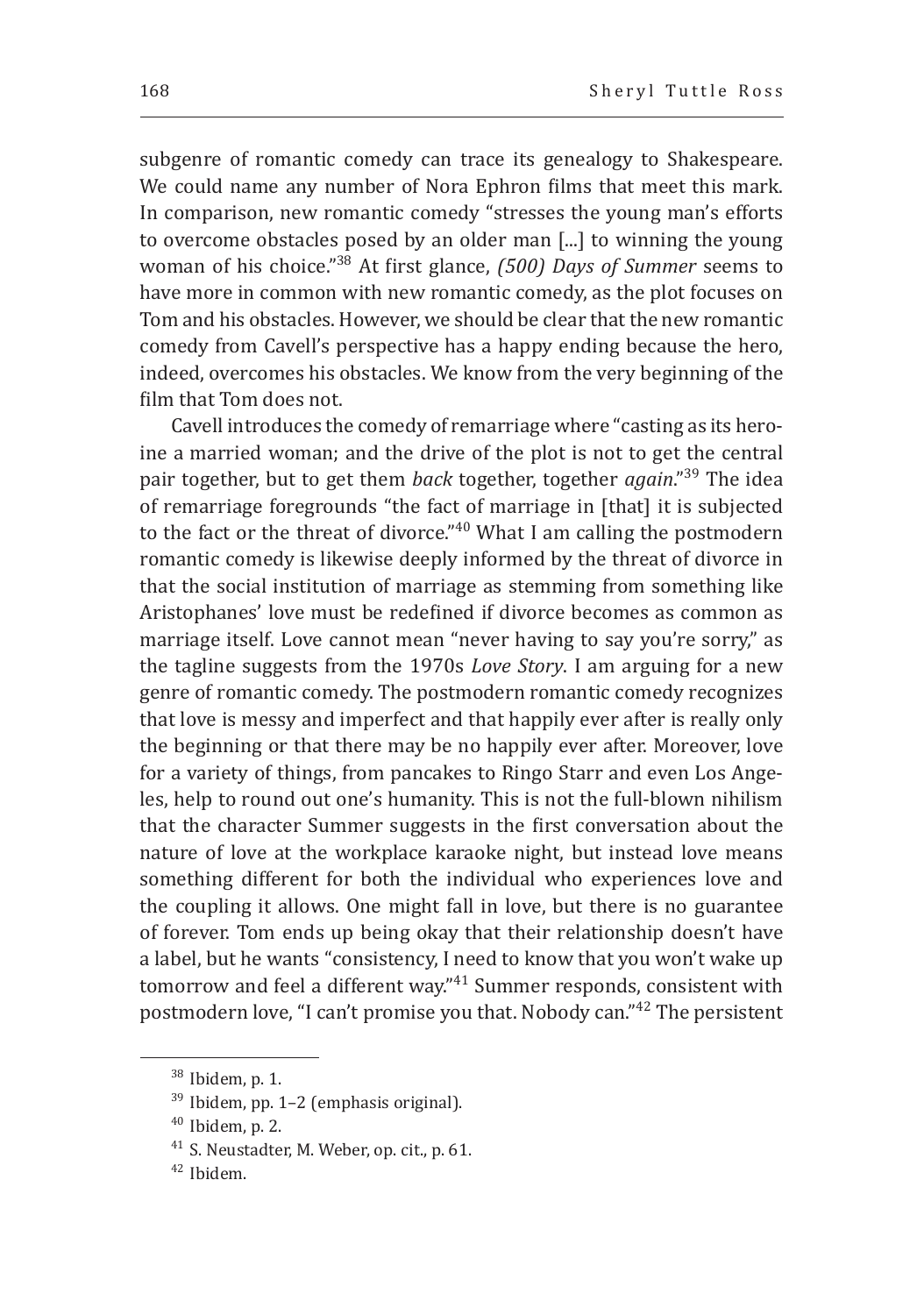existential threat to the relationship is a new recognition about the reality of romantic love. The prevalence of divorce means that love may well not last. In place of everlasting love, love's postmodern value is to further one's authenticity and provide a learning environment for one's actualization, which can still be postmodern, even if neither self-actualization nor authenticity are peculiarly postmodern pursuits since it is the ambient conditions under which the terms are negotiated that give rise to the label "postmodern" in terms of love and marriage. In sum, one of the features of a postmodern romantic comedy is that the definition of love is subject to negotiation within the film itself. Moreover, language seems inadequate to address this sort of love, which is why we need both the images and the story.

After the kiss in the copy room on Day 29, we jump to Day 282, where Tom and Summer are shopping in IKEA. Tom, in a mocking attempt to play house after endeavoring to turn on the taps of display sinks, reports, "Honey, our sink is broken [...] seems like all of our sinks are broken."<sup>43</sup> Summer rejects this playful pose. However, we see why Summer's rejecting Tom's playfulness is so puzzling as the scene quickly changes to IKEA on Day 34. That structurally the same sorts of moments can have completely different emotional valences becomes clear when Tom's playfulness suggests that the couple is playing house, a postmodern gesture to Jameson's postmodern as 1950s ironic nostalgia. "Home Sweet Home," Tom proclaims.<sup>44</sup> We should note that this gesture is not furthered simply by means of the plot, but also by the characters' dress or costumes. In the DVD commentary, director Marc Webb explains that they dressed Zooey Deschanel in clothes that appear both classic and timeless. When they are playing house, during the Day 34 IKEA scene, they joke about the sink being broken and how that is why Tom bought a house with two kitchens. Summer follows, "doing her best Donna Reed impression."45 After they pretend to dine on bald eagle, Summer pulls Tom into the next room by saying, "I'll race you to the bedroom."<sup>46</sup> They playfully chase each other through the store into the bedroom displays and cuddle on a bed. Tom reveals, "Darling, I don't know how to tell you this, but there's a Chinese

 $43$  Ibidem, p. 36.

<sup>44</sup> Ibidem.

 $45$  Ibidem, p. 37.

<sup>46</sup> Ibidem, p. 38.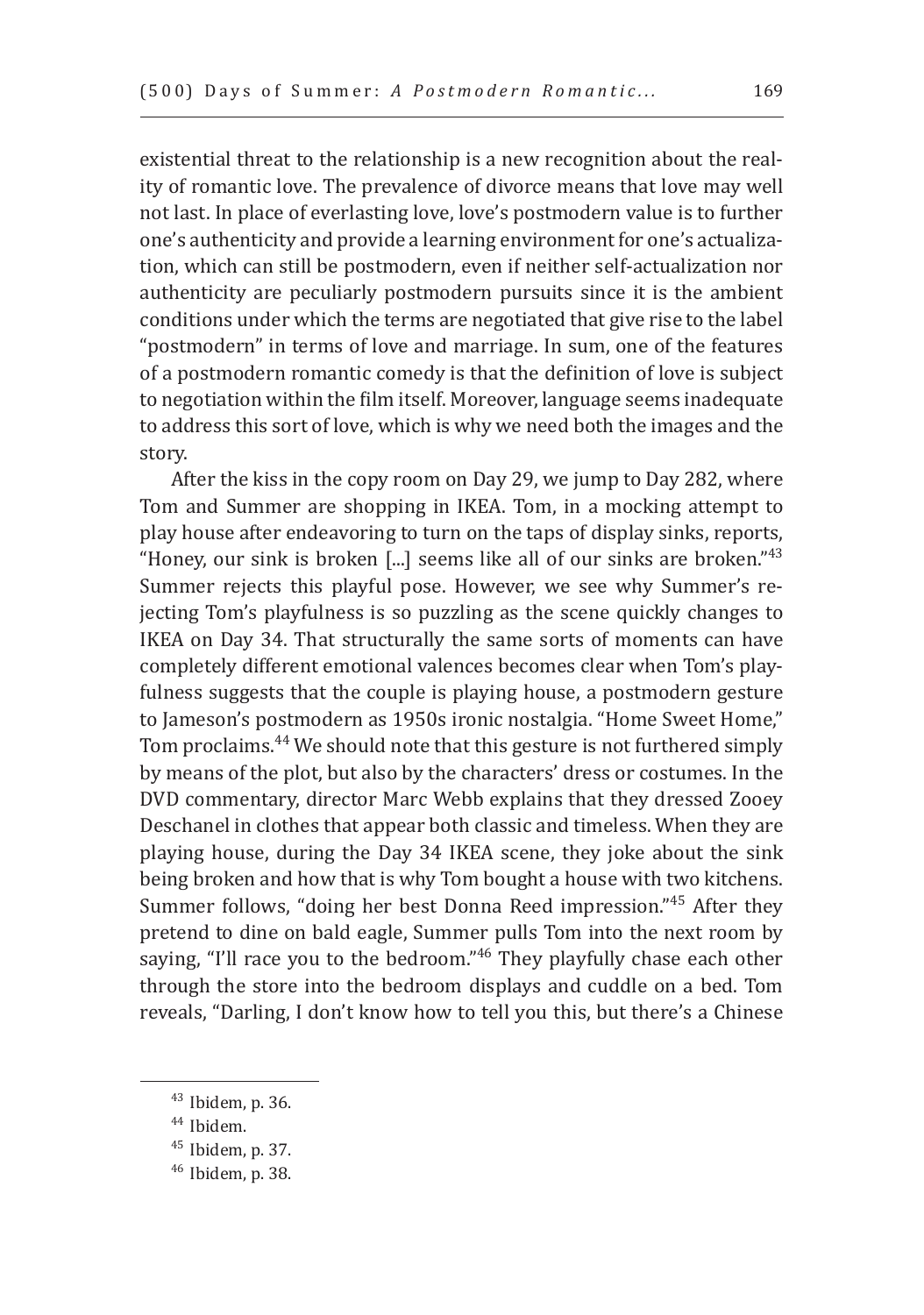family in our bathroom."47 The playful awkwardness is sealed with a kiss, as well as an explanation that Summer is not looking for anything serious.

The negotiation of love is furthered in the next scene in Tom's bedroom, where the couple is becoming intimate. Tom excuses himself for a moment in order to give himself a pep talk in his bathroom's mirror. "Settle. She's just a girl [...] wants to keep it casual. Which is why she's in my bed right now but that's casual. That's what [...] casual people do."<sup>48</sup> The next shot is from behind Summer in bed, where we see Tom emerging from his bathroom pep talk, and as part of a postmodern pastiche, it replicates an iconic shot from the poster for the film *The Graduate*. As a nod to a sex comedy trope, the screen fades to black with the sound of Hall and Oates's "You Make My Dreams Come True." It recalls the 1980s music videos as well as the great romantic comedy musicals such as *Singin' in the Rain*. The postmodern pastiche continues as the next scene has the feel of a music video. The screenplay suggests that "it's the greatest morning of all time!"49 We see Tom dancing down the street, checking his reflection in a store window only to find *Star Wars*' Han Solo staring back. The visual metaphors pile on as we see random passersby give Tom high fives and a group of businessmen and others break into a "Busby Berkeley-style choreographed dance."50 Tom mocks hitting a home run as a phallic-shaped water fountain suddenly bursts full with water. The UCLA marching band soon joins the parade, with Tom as the parade marshal, and a cartoon bluebird lands on Tom's hand as an homage to *Mary Poppins*. He is still dancing even as he reaches his office building. This is love's apotheosis. However, we know already that this is not the sort of everlasting love that is alluded to in other romantic comedies' happily ever after. From the best day to the worst day, matching on the image, the elevator doors open to Day 303, where a clearly heartbroken Tom enters the office, passes a new secretary, and checks his email. Summer's voice-over states, "So great to hear from you. I can't this week, but maybe next? I hope this means you are ready to be friends."<sup>51</sup> The special effects elongate the sound of "friends" and continue the aesthetic break from the naturalism so common in mainstream Hollywood cinema.

<sup>47</sup> Ibidem.

<sup>48</sup> Ibidem, p. 39.

<sup>49</sup> Ibidem, p. 40.

<sup>50</sup> Ibidem.

 $51$  Ibidem, p. 41.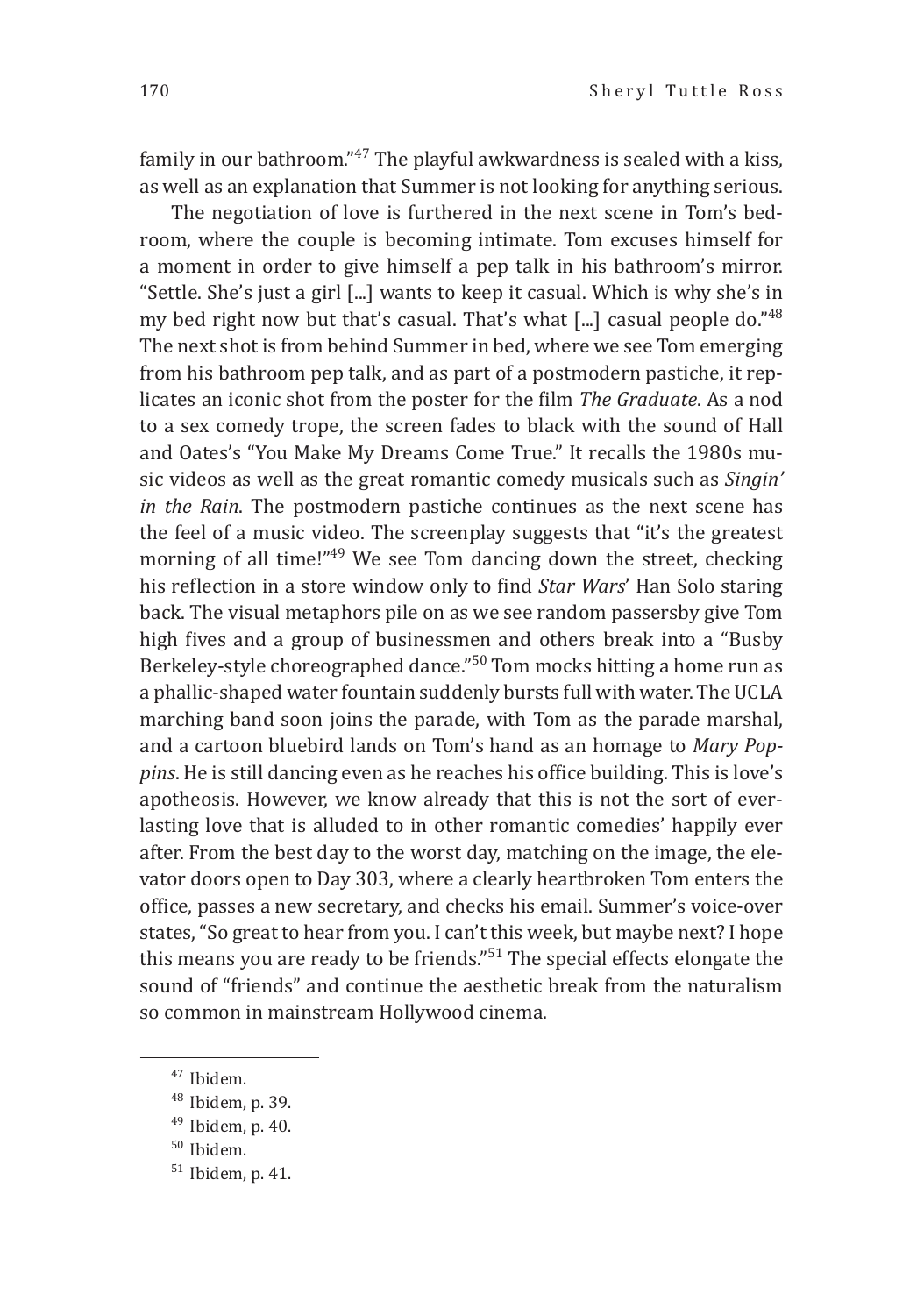What happens between Days 45 and 303 is the rise and fall of the romance. The idea of love itself is expanded as at different times in the succeeding scenes, Summer proclaims her love for Ringo Starr, pancakes, and her coworker, Millie. An emotional intimacy ensues as Tom and Summer share their stories, hopes, fears, and dreams. The comedy becomes physical as their love has a carnal aspect. While shopping in a record store, Summer pulls Tom into the adults-only section. We see them at Tom's apartment watching their selection. Summer suggests that shower sex doesn't look too difficult. The sex comedy genre's discretion is repeated again when we see a bathtub's curtain rip and they fall out laughing: "Shower sex is hard." Tom and Summer's courting involves trips to art museums, where the avant-garde is mocked by calling it "complex" and a statue that could only be poop motivates a change in plans. In a postmodern move, so-called high art gives way to so-called low art, as Tom and Summer hatch a plan to go to the movies – the art-cinema façade with its French films invites us to regard the movies as art. The expansion of the idea of love continues as Tom takes Summer to Angelus Plaza, the site of the film's opening, a place that he loves and where he shares his love of Los Angeles by showing how the skyline visible from the park could be different, even more beautiful. We see how the intertitles are architectural sketches of Tom's vision, the same vision Tom draws on Summer's arm as if it were a tattoo. He explains the history of the buildings – the Continental 1904, another building with orange hue 1911 – and how he would change things if he were an architect. Tom clearly loves Los Angeles.

The fall of the romance is signaled by Tom's unease about the relationship with no name. He seeks his sister's advice about the situation, and she suggests that he should just ask Summer, but understands that the reason Tom doesn't is because he is afraid of the answer. While seeing Tom and Summer doing many of the things that led to the rise of the romance, such as going to movies and record stores, we see the same footage, but the music has changed. When Tom presses Summer about their relationship status, he responds, "This is not how you treat your friend. Kissing in the copy room, holding hands in IKEA, Shower Sex? Friends, my balls."52 We see Tom on a rebound date with Allison. This is a disaster of a date where Tom cannot stop talking about Summer. Allison inquires, "She never cheated on you? Did she ever take advantage of you in any way? And she told you

<sup>52</sup> Ibidem, p. 59.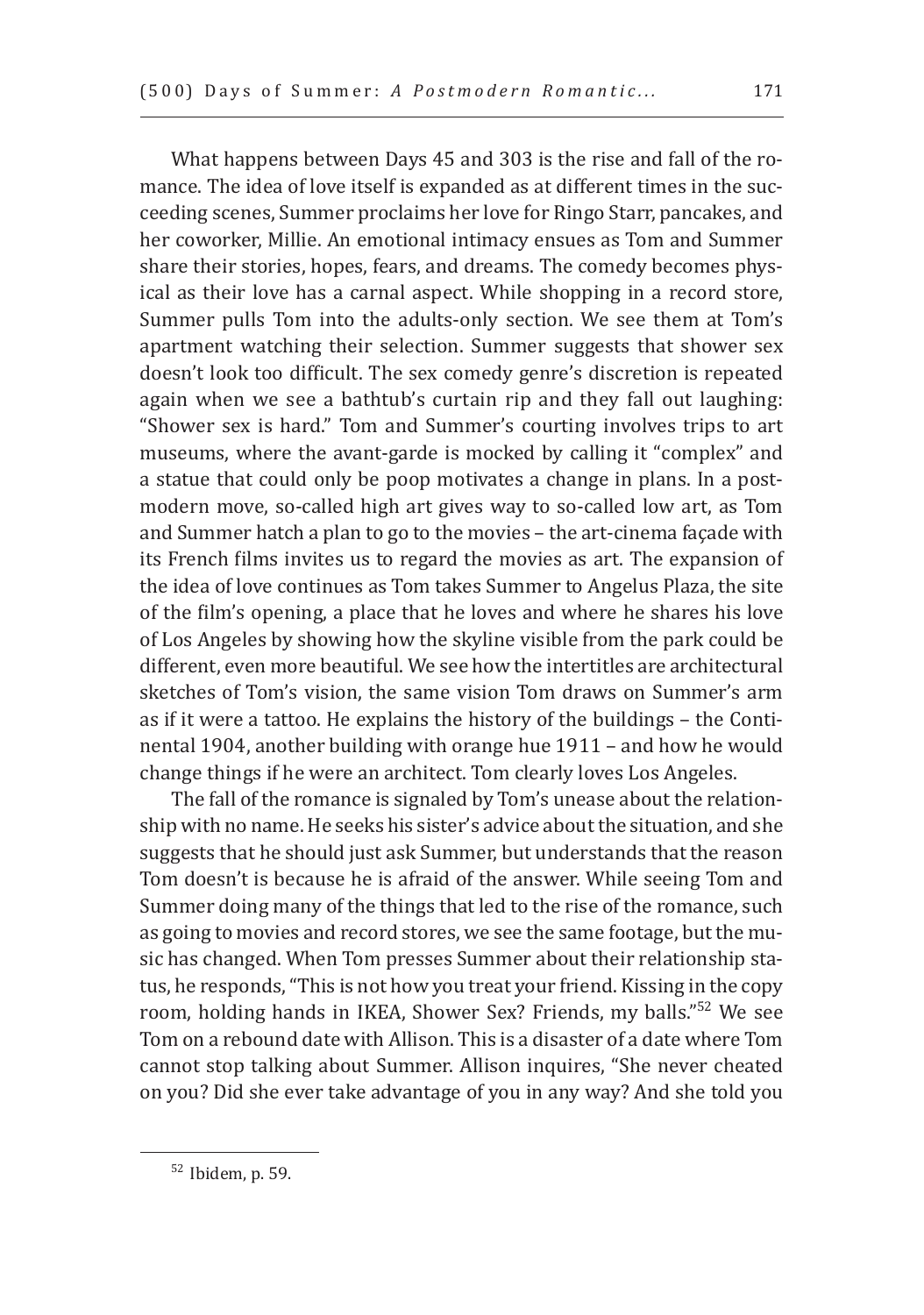up front she didn't want a boyfriend?"<sup>53</sup> That an individual has responsibility for one's role in an emotional entanglement signals a change in the notion of love undergirding many other romantic comedies, where love has its own agency and the lovers fall under Cupid's spell. That is, in those other romantic comedies, love is something that, once discovered, can only temporarily be rendered asunder. A postmodern love is love as education, involving a thrill of discovery. Once the lesson is learned, the attraction may lessen as the lovers seek ever greater self-realization. The rebound date ends in the karaoke bar with Allison leaving a drunken Tom singing on the stage. In another type of romantic comedy, we might simply chalk this up to the "boy loses girl" part of the plot.

The office party celebrating Millie's engagement is one bookend of the romance; Millie's marriage ceremony is the other. Tom unexpectedly encounters Summer on the train en route to the wedding. When we see Tom and Summer traveling together, we sense some hints that the film might abide by the romantic comedy formula where boy and girl are reunited at the end. In a beautiful sequence, we see Tom and Summer travel along the Pacific Coast with the bright summer sunlight painting an orange nostalgic hue to their conversation. Tom has the book *Architecture of Happiness* by Alain De Botton as a nod to one of his loves, architecture. We learn Summer is working elsewhere – a sign that she has moved on. Yet, this is their opportunity to reconnect. The wedding is beautiful as Tom and Summer sit together at the outdoor venue. We see them rehashing their relationship at the reception while they sit at the kids' table playing duck- -duck-goose with their tablemates. They dance, and on the train ride home, Summer rests her head on Tom's shoulder. We think at last that Summer and Tom will live happily ever after. Summer ends the evening by inviting Tom to a party at her house the following week.

As Tom makes his way to the party, the narrator informs us, "Tom walked to her apartment intoxicated by the promise of the evening; he believed that this time his expectations would align with reality."<sup>54</sup> We see Tom's reality versus expectations on a split screen. The expectations race ahead of the reality, yet the images have much in common until Summer opens her apartment door. Tom expects Summer to greet him with a hug and a kiss, to open the gift he gave her immediately and fawn over the fact that it is the same book he was reading on the train. Instead, Summer

<sup>53</sup> Ibidem, p. 79.

<sup>54</sup> Ibidem, p. 88.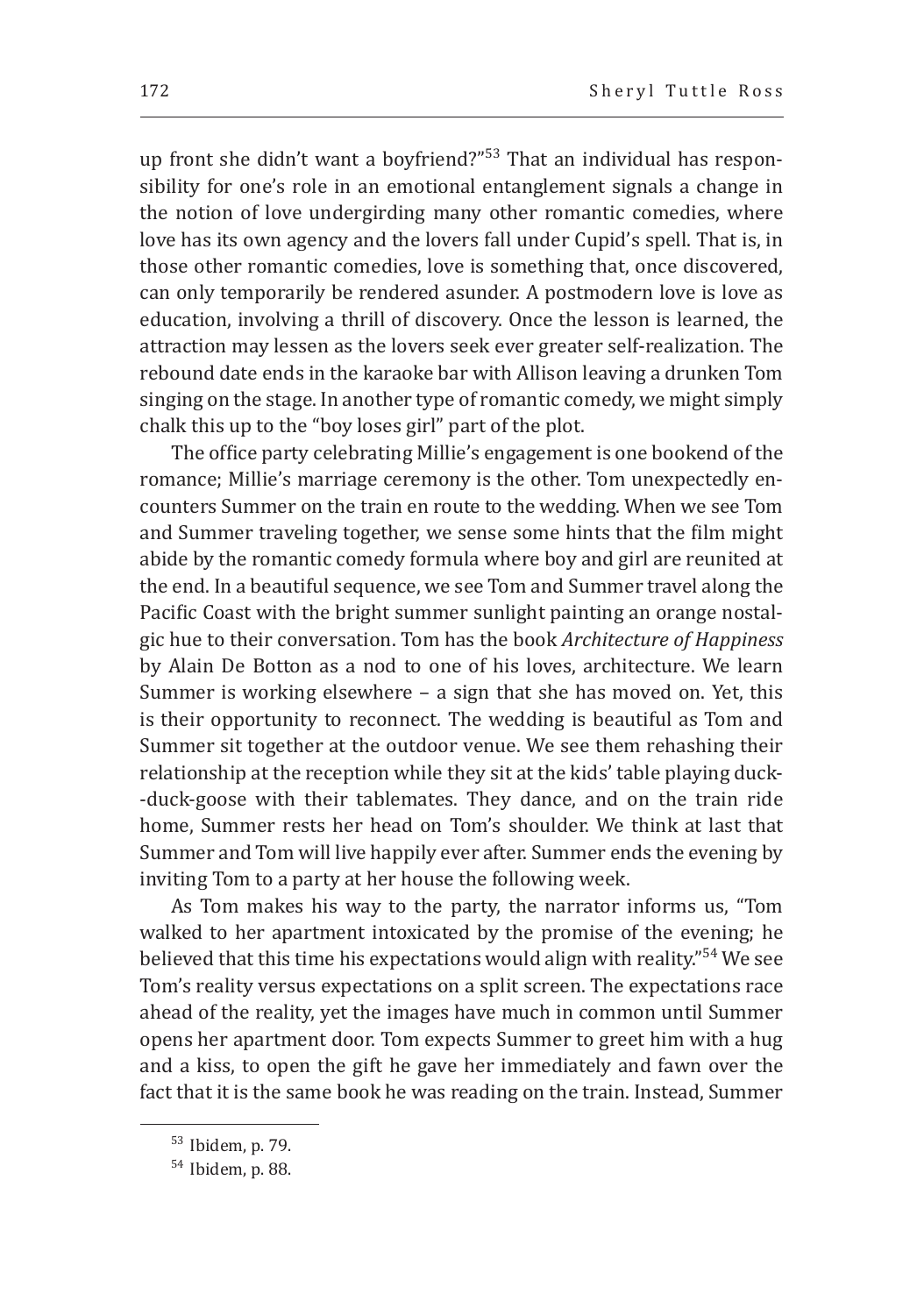welcomes him tacitly and introduces him to other friends at the party. The hopes that the party invitation may be an invitation to rekindle the relationship are dashed. Even his attempt to entertain other partygoers with an ironic quip fails. Tom soon realizes that this is Summer's engagement party. The haunting sounds of Regina Spektor's refrain "I'm the hero of this story – I don't need to be saved"<sup>55</sup> further echo Tom's despair. As he flees from the party, the image moves from color to charcoal, the image erases the background, and Tom is left as a silhouette against a blank background. This break from Hollywood realism is aesthetically interesting and philosophically important, as it conveys the hollowness of his experience. He is reduced to a mere shadow of himself.

However, Tom has much further to fall. We see him spend three days in bed, leaving only to buy more hard alcohol and junk food, missing three days of work. When he returns to work, he lashes out at the superficial and sentimental nature of the greeting card industry. He quits. We see him consult his little sister again when she is briefly taken out of her soccer game. She suggests that maybe Tom is only remembering the good parts of the relationship, and that he should look again, when he remembers, to see what else is there. We see a flashback to scenes that we previously had witnessed only in glowing, warm lights, but this time they show Summer's ambivalence as a common thread through all of the scenes. We see Tom watching *The Graduate* again, and this time seeming to get it. The screenwriters explain, "We wanted to follow a guy sifting through the memories of a relationship, moving backwards and forwards through time as he starts to see things he might not have seen while he was going through it."<sup>56</sup> We see Tom move forward by developing a portfolio and interviewing for architectural firms. The film circles back to its opening scene with Summer wearing her wedding ring, sitting with Tom on the park bench at Angelus Park. Tom expresses confusion that Summer could not commit to him, but then less than a year later is married. Summer learns from Tom that the idea of love is not simply a fairy tale, continuing the idea of love's relationship to knowledge and personal growth, as one might expect with the circular narrative structure. The film ends with Tom interviewing for a new job, and while waiting to be called, he discovers another attractive job applicant. They converse and discover that they both love Angelus Park. Tom invites her for a coffee. Her name is Autumn. The numbers return to

<sup>55</sup> Ibidem.

<sup>56</sup> Ibidem, p. 114.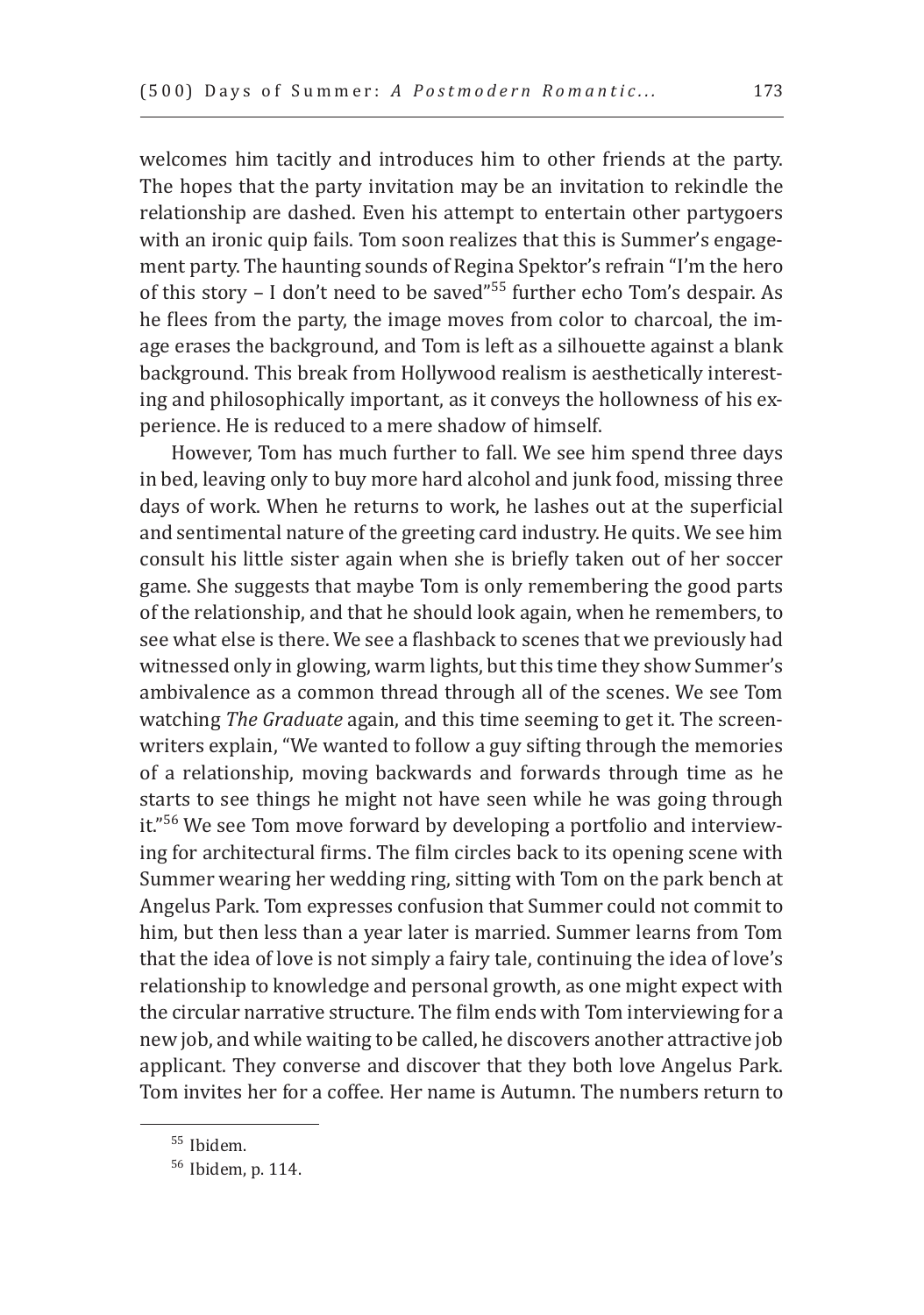Day 1. The ending is ambivalent, as there is a reluctance on Autumn's part to agree to the date. We are left with only potential love, and this potential represents the promise and the fragility of postmodern love.

# **Conclusion**

When describing postmodern film, Catherine Constable suggests that "at stake here is a repositioning of postmodern aesthetics as the aesthetic strategies of mass culture, which recognizes that the products of mass culture are capable of offering a variety of forms of complicitous critique."<sup>57</sup> While there is no doubt that the innovative filmic aesthetic properties, such as the charcoal intertitles or the repetition of nonlinear juxtapositions, function to ease the uptake of the film's meanings, these techniques can still be called postmodern. The foreign film parodies, the dance sequence, and the brilliant reality-versus-expectations split screen when Tom attends Summer's engagement party are all designed to make Tom's state of mind clearer. However, it is clear that Tom's specific perspective is being privileged over the objective realism of classical Hollywood films, and this change signals the influence of postmodernism on the artistry of film. Moreover, it does so premised on radical changes in the institution of marriage, as well as an underlying conception of love. No social institution is unchanging, and this is true with marriage. The advent of no- -fault divorce has created a generation whose idea about the permanence of love has been shaken, and this change is foregrounded in the film as it explicitly mentions that both Tom's and Summer's parents are divorced, and features greeting card mock-ups dedicated to "Other Mother's Day." Not only has the institution of marriage changed, but how we identify its key component, love, has likewise changed. This film offers a vehicle to represent these ongoing changes, and we might think of this as postmodern filmic aesthetics meets millennial meanings. A postmodern romantic comedy may be a subgenre in the ongoing development of film – a change made necessary due to the changes in the institution of marriage and the social demographics of cinema's audience and to the changes in film's artistic conventions. An analysis of *(500) Days of Summer* has shown how specific filmic elements give rise to cues that help us track the changes

<sup>57</sup> C. Constable, *Postmodernism and Film: Rethinking Hollywood's Aesthetics*, New York 2015, p. 89.